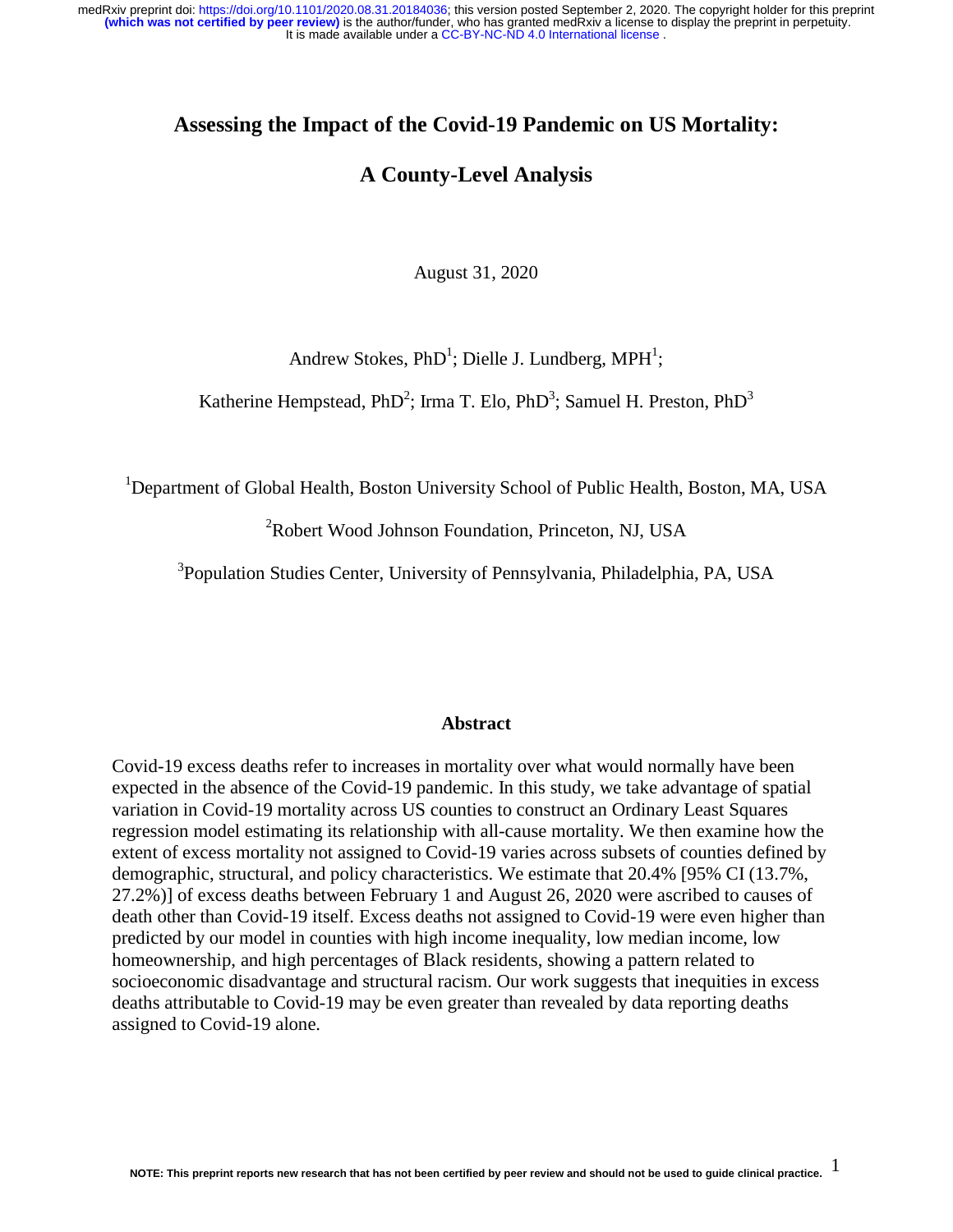## **Introduction**

The novel coronavirus disease 2019 (Covid-19) is an international public health emergency caused by the respiratory droplet transmission of the coronavirus-2 (SARS CoV-2) virus.<sup>1</sup> Covid-19 infects humans through the lung epithelium and is associated with a high incidence of acute respiratory distress syndrome, vascular injury, and death.<sup>2</sup> The United States has emerged as an epicenter of the pandemic, with 5.9 million confirmed cases and approximately 181,000 deaths as of August 27, 2020. $3$ 

Vital registration data on cause of death are likely to underestimate the mortality burden associated with the pandemic for several reasons.<sup>4,5</sup> First, some direct deaths attributable to Covid-19 may be assigned to other causes of death due to an absence of widespread testing and low rates of diagnoses at the time of death.<sup>6</sup> Second, direct deaths from unfamiliar complications of Covid-19 such as coagulopathy, myocarditis, inflammatory processes, and arrhythmias may have caused confusion and led to attributions of death to other causes, especially early in the pandemic.<sup> $7-9$ </sup> Third, Covid-19 death counts do not take into account the indirect consequences of the Covid-19 pandemic on mortality levels.<sup>10–12</sup> Indirect effects may include increases in mortality resulting from reductions in access to and use of health care services and psychosocial consequences of stay-at-home orders.13 Increases in stress, depression, and substance use related to the pandemic could also lead to suicides and overdose deaths.<sup>14,15</sup> Economic hardship, housing insecurity, and food insecurity may cause indirect deaths, especially among those living with chronic illnesses or who face acute heath emergencies and cannot afford medicines or medical supplies.<sup>16–18</sup> On the other hand, the pandemic may reduce mortality as a result of reductions in travel and associated motor vehicle mortality.<sup>19</sup> It is also possible that Covid-19 deaths are over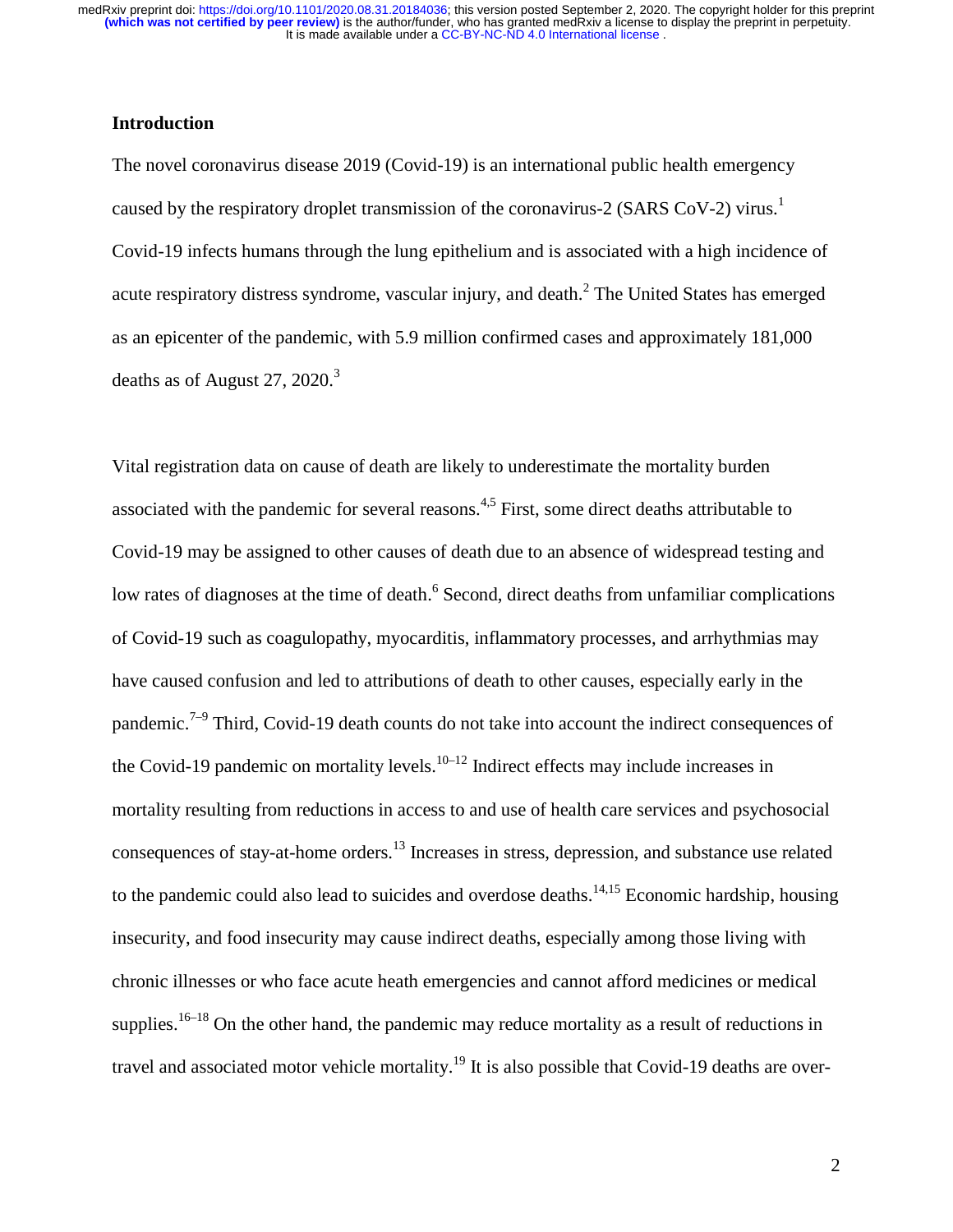recorded in some instances, e.g., because some deaths that should have been assigned to influenza were instead assigned to Covid-19.

Estimates of excess deaths from all causes associated with the pandemic provide a useful measure of the total mortality burden associated with Covid-19. The term "excess deaths" refers to increases in mortality over what would normally have been expected based on historical norms for the period of analysis. Excess deaths include deaths directly assigned to Covid-19 on death certificates and excess deaths not assigned to Covid-19, which were either misclassified to other causes of deaths or were indirectly related to the Covid-19 pandemic. In summary, using deaths from all causes to measure the excess mortality impact of the Covid-19 epidemic can help circumvent biases in vital statistics, such as low Covid-19 testing rates, reporting lags, and differences in death certification coding practices,<sup>5</sup> and capture excess deaths indirectly related to the Covid-19 pandemic.

Previous reports have estimated excess deaths in several different ways. The National Center for Health Statistics (NCHS) estimates excess mortality through comparison of mortality levels in 2020 to historical mortality data by week and geographic location.<sup>20</sup> They present a range of values for excess deaths based on different historical thresholds, including the average expected count or upper boundary of the uncertainty interval, and apply weights to the 2020 provisional death data to account for incomplete data. In contrast, Weinberger et al. and Woolf et al. use multivariable Poisson regression models to evaluate increases in the occurrence of deaths due to any cause across the US.<sup>21,22</sup> Weinberger et al. adjust for influenza activity.<sup>21</sup> Kontis et al. apply Bayesian ensemble modeling to obtain smoothed estimates of excess deaths by age and sex in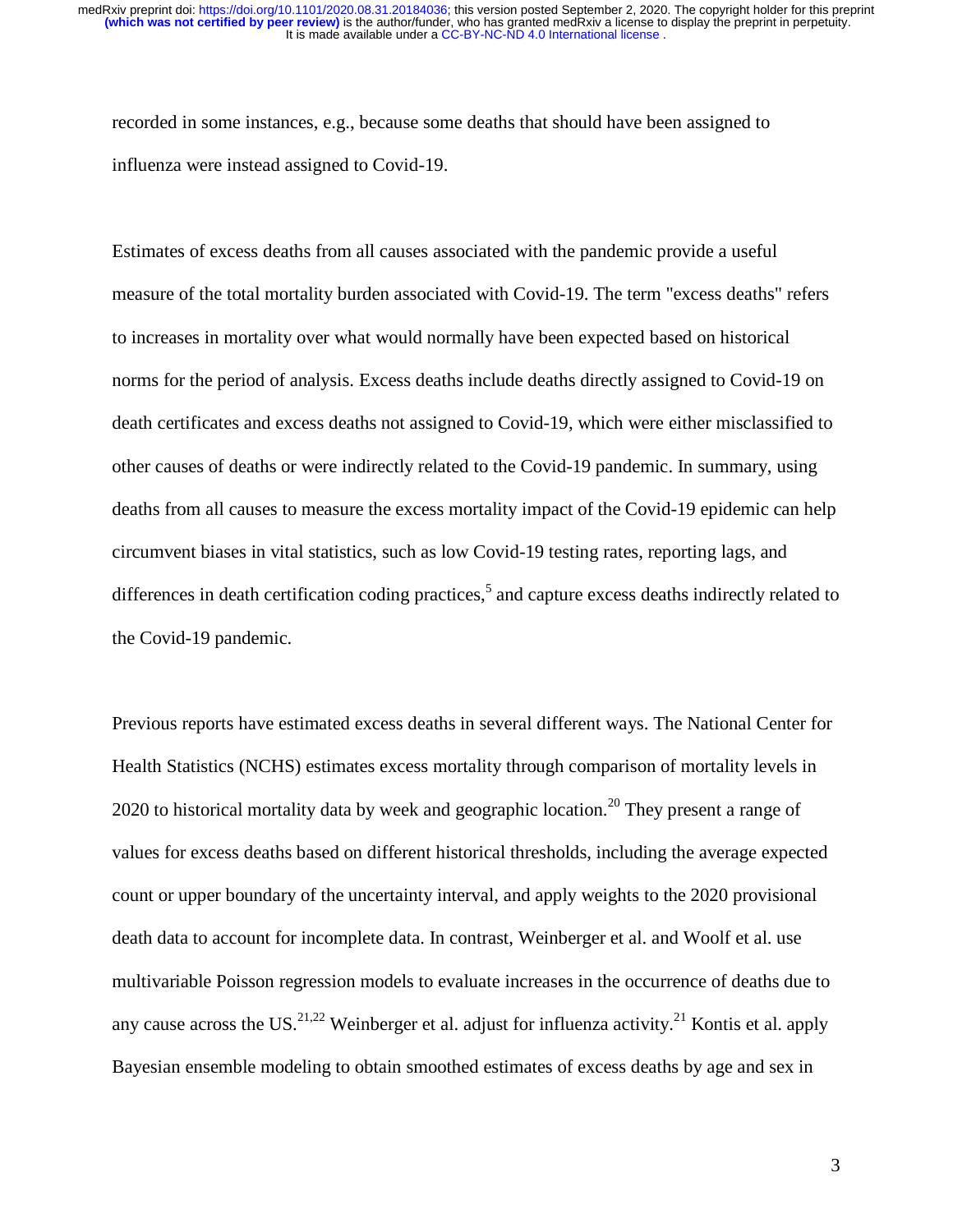the UK.<sup>23</sup> These studies make estimates for each spatial unit individually and do not allow any possible relationship between all-cause mortality and Covid-19 mortality to be identified through analysis across spatial units.

In this paper, we take advantage of spatial variation in Covid-19 mortality across US counties to estimate its relationship with all-cause mortality across all counties. We anticipate that counties with higher mortality from Covid-19 will also have experienced greater increases in mortality from other causes of death because the impact of the pandemic is not registered in Covid-19 deaths alone. We use the relationship between Covid-19 mortality and changing mortality from all causes of death to estimate excess mortality that was not directly assigned to Covid-19 as a cause of death. We then examine how the extent of excess mortality not assigned to Covid-19 varies across subsets of counties defined by area-level demographic, structural, and Covid-19 policy characteristics, allowing us to identify population subgroups with a disproportionate number of excess deaths that were not directly assigned to Covid-19. Our estimates provide an alternative approach to calculating excess deaths that can complement existing approaches.

#### **Methods**

### *Data Sources*

We used NCHS provisional county-level data on all-cause mortality and directly assigned Covid-19 mortality from February 1 to August 26, 2020. 94% of deaths assigned to Covid-19 by NCHS have Covid-19 reported as the underlying cause of death; the other 6% have Covid-19 listed somewhere else on the death certificate.<sup>24</sup> The data were limited to counties with 10 or more Covid-19 deaths and were considered provisional due to a time lag of up to 1 to 2 weeks between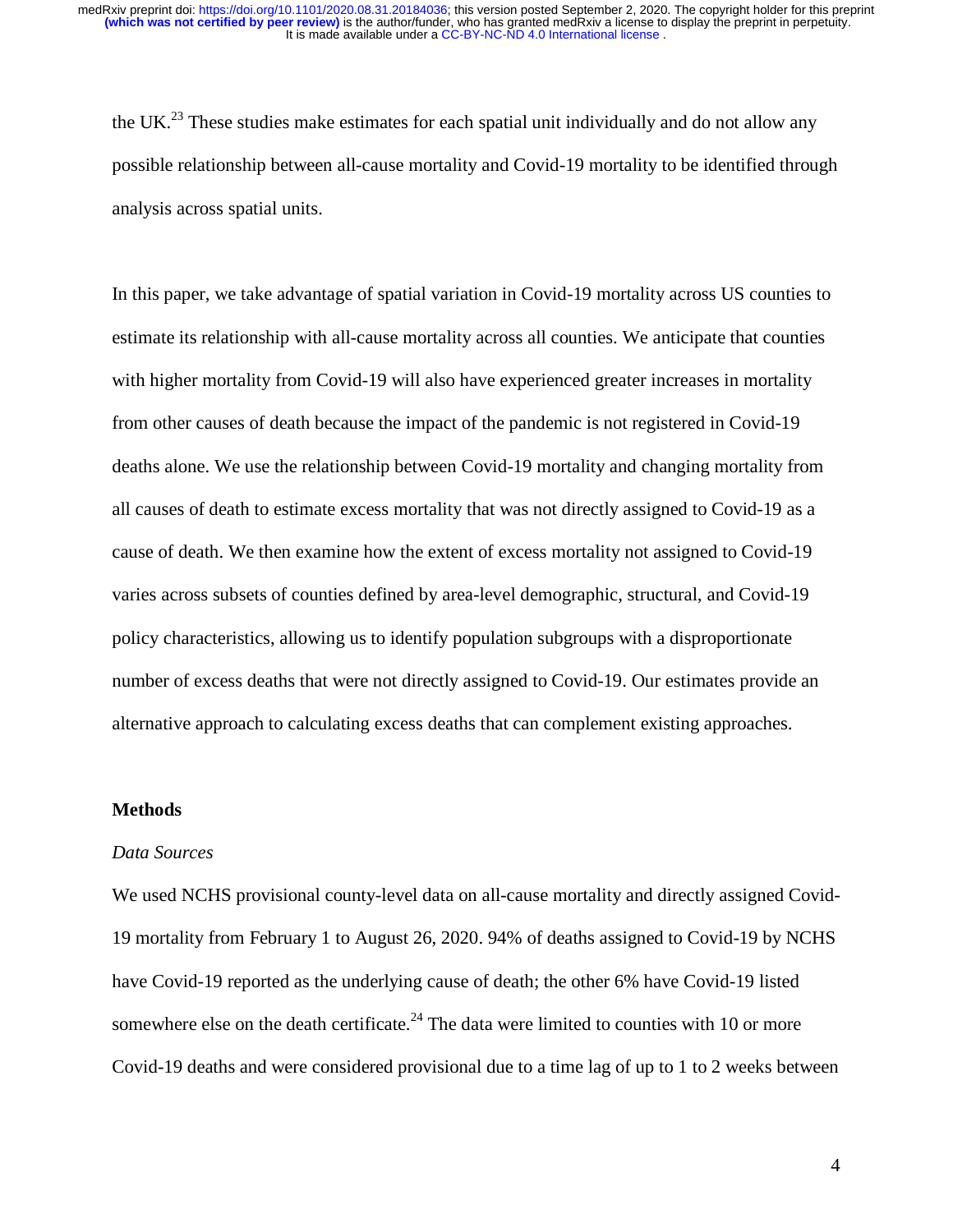the occurrence of deaths and the completion, submission, and processing of death certificates. The number of counties included in the analysis was 898, and the exclusion criteria are detailed in Supplemental Figure 1. To construct a historical comparison period, we utilized county-level data from CDC Wonder reporting all-cause mortality each month from February to August for 2013 through 2018. We also used U.S. Census data on county population from 2013 to 2020 and data on demographic, structural, and policy factors from a variety of consolidated sources including the 2020 RWJ Foundation County Health Rankings. A list of these data sources is provided in Supplemental Table 1.

### *Death Rates*

We produced crude death rates for all-cause and directly coded Covid-19 mortality in 2020 using the reported death counts and the estimated county-level population on May 15, 2020. For historical death rates each year from 2013 to 2018, we added deaths from February to July of each year plus 26 of the 31 days in August and divided by the county-level population on May 15 of each year from 2013-2018. We estimated the population on May 15 of each year by interpolating between the population on July 1 of that year and July 1 of the prior year. We then took an average of the death rates from 2013 to 2018.

#### *Demographic, Structural, and Policy Factors*

Prior literature has established that Covid-19 mortality may differ by demographic, structural, and Covid-19 policy factors.<sup>25,26</sup> In this analysis, the demographic factor that we examined was population density (people per square miles). Structural factors included population distribution by race/ethnicity (% non-Hispanic Black, % non-Hispanic white), socioeconomic status (median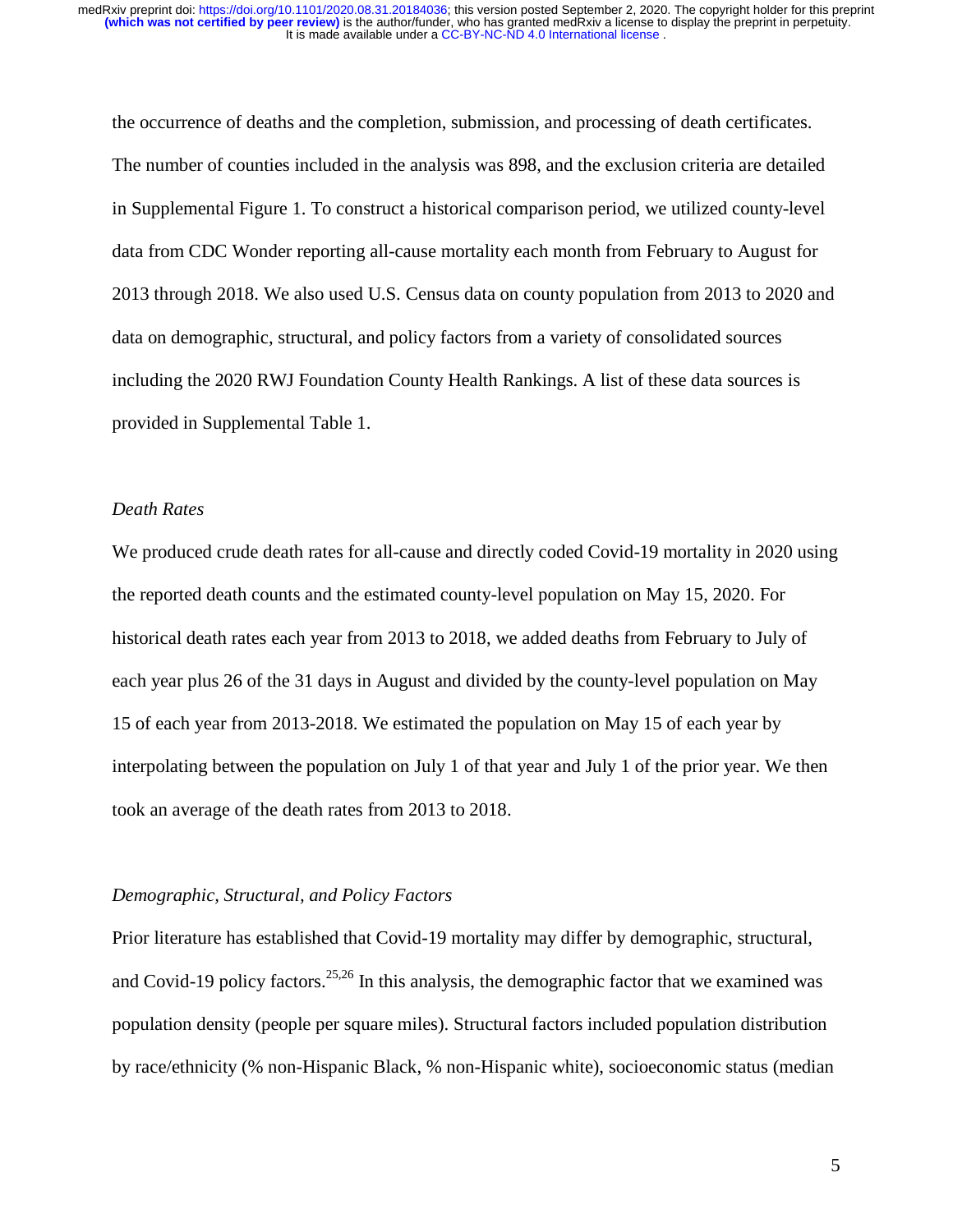household income), income inequality (ratio of household income at the 80th percentile to income at the 20th percentile), and housing (% homeownership). The Covid-19 policy factors included the timing of the outbreak (date on which the county reported 25+ Covid-19 cases), the timing of stay-at-home orders (date on which the state issued physical distancing stay-at-home orders), and testing (% of state population tested for Covid-19 as of August 26, 2020). For each variable, we calculated the weighted median based on the county population and produced a dichotomous indicator for upper vs. lower values. We further examined excess mortality by deciles of the county-level characteristics that were most closely associated with variation in excess mortality. We also explored differences between states that had Republican and Democratic Governors.

#### *Statistical Analysis*

We first modeled the relationship between all-cause mortality and Covid-19 mortality using a model that allows both Covid and non-Covid sources of mortality change to be recognized:

$$
M(i) = \alpha + \beta_1 M^*(i) + \beta_2 C(i), \text{ where } (1)
$$

 $M(i)$  = Death rate from all causes in county i in 2020  $M^*(i)$  = Average death rate from all causes, county i in 2013-2018  $C(i)$  = Covid-19 death rate in county i in 2020

The parameters of equation (1) were estimated using Ordinary Least Squares regression with county units weighted by their population size. The value of  $\alpha$  represents changes in mortality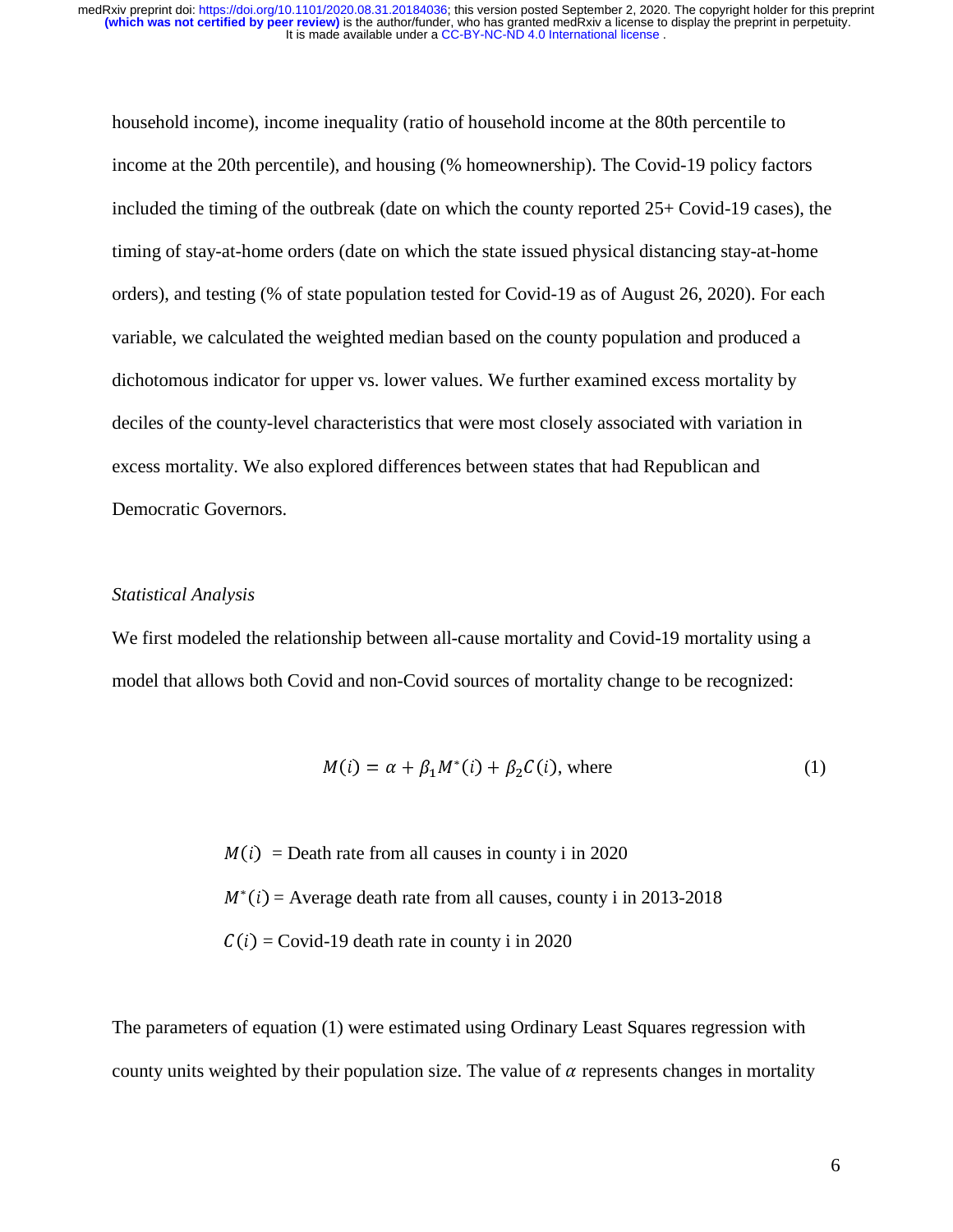that are independent of Covid-19 mortality and that are common across regions. The value of  $\beta_1$ represents the extent to which past levels of all-cause mortality in a county are replicated in 2020. If  $\beta_1 = 1.0$ , for example, then all-cause mortality in 2020 is expected to be equal to that in 2013-18, plus or minus the value of  $\alpha$ . Thus, combinations of  $\alpha$  and  $\beta_1$  indicate how mortality changes that are not associated with Covid-19 vary with the level of all-cause mortality in 2013- 18. The value of  $\beta_2$  indicates the extent to which mortality from Covid-19 affects all-cause mortality in 2020. If  $\beta_2 = 1.0$ , it would imply that each death coded to Covid-19 would be associated with one additional death from all causes combined. Values of  $\beta_2$  greater than 1.0 would suggest that the effect of the Covid-19 pandemic in a county is not fully reflected in deaths assigned to Covid-19 and that excess deaths are being attributed to some other causes of death. Values of  $\beta_2$  less than 1.0 would suggest that Covid-19 is over-recorded as a cause of death or reductions in mortality are occurring for other causes. We did not control for age or other county-level factors in our analysis because the effect of these factors should be captured in the historical mortality term. In a sensitivity analyses, we excluded New York City where the death rate was the highest early in the pandemic. In further sensitivity analyses, we excluded counties with the lowest 25% of Covid-19 death rates and also performed the regression among all counties in the dataset, including the 25 counties that were eliminated by our study's exclusion criteria. To assess the robustness of our results to alternative modeling approaches, we also estimated the relationship between Covid-19 and all-cause mortality using Weighted Least Squares and a Negative Binomial regression model.

To identify counties where excess mortality was higher or lower than predicted in our model, we calculated the residuals from our primary model and stratified the counties at the weighted

7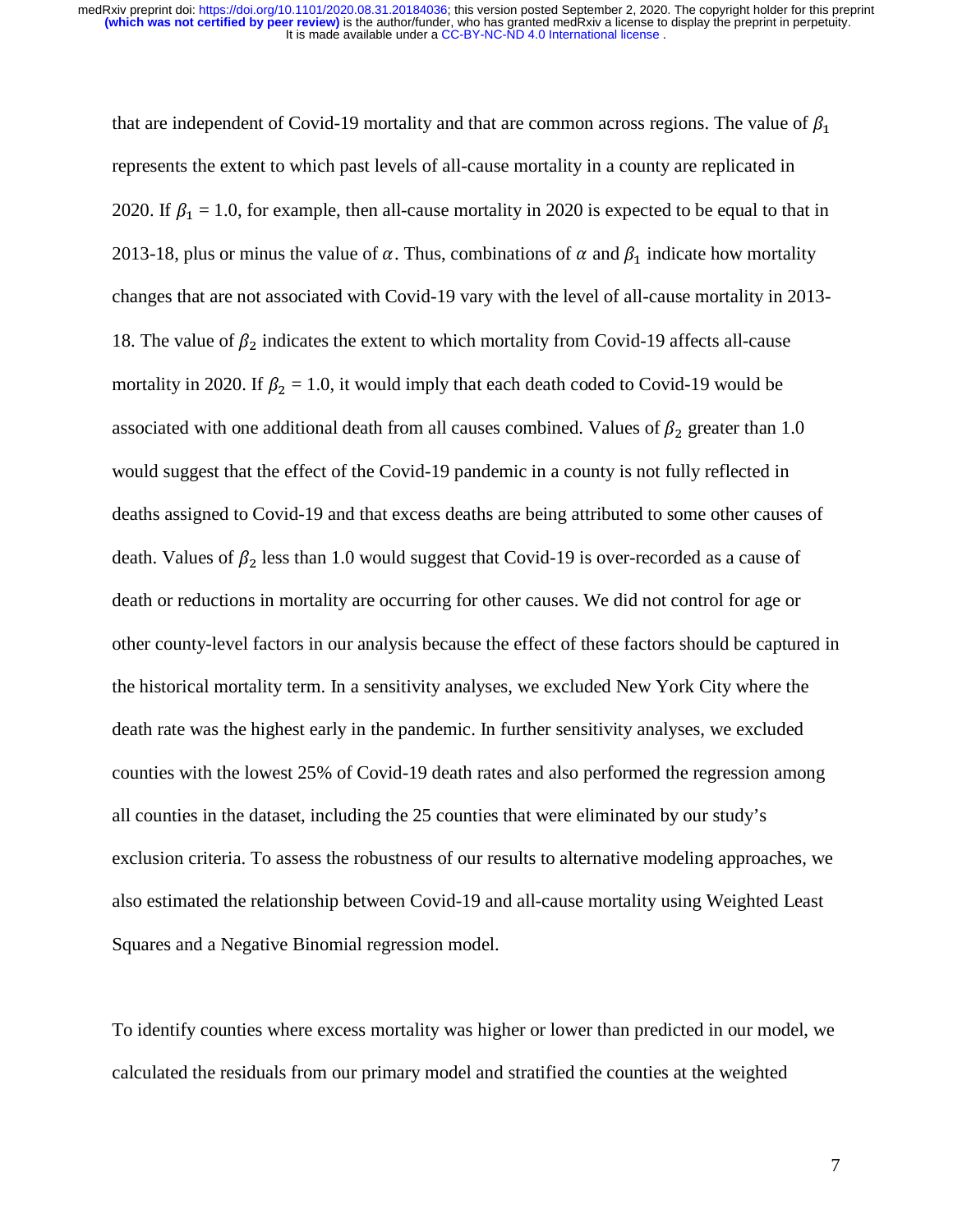median of each demographic, structural, or policy factor. Weighted means of the residuals were then calculated and compared for the residuals in each dichotomous category of upper or lower values, as stratified at the median. In a sensitivity analysis, we repeated this analysis using residuals from a Weighted Least Squares model and Pearson residuals from a Negative Binomial model. Lastly, we examined the residuals by deciles of the key demographic, structural, and Covid-19 policy factors.

### **Results**

Supplemental Table 2 presents characteristics of the 898 counties included in the dataset, whose distribution across the U.S. is visualized in Supplemental Figure 2. Among these counties, the population density was an average of 2,566 people per square mile. On average, the counties were 13.6% non-Hispanic Black and 56.4% non-Hispanic white. The median annual household income in the counties was \$67,471, and the ratio of household income at the 80th percentile to income at the 20th percentile was 4.8. In the counties, 62.2% of residents were homeowners. The average date at which counties reached 25 Covid-19 cases was on March 23, 2020, and the average date state stay-at-home orders were issued was March 26, 2020. As of August 26, 2020, the average number of Covid-19 tests completed in each state included in the analysis was equal to 22.9% of the state population.

Figure 1 plots the difference between the 2020 all-cause mortality rate and the average 2013- 2018 historical all-cause death rate against the Covid-19 mortality rate in the study counties. The area of each point is roughly proportional to the county's population size. This figure presents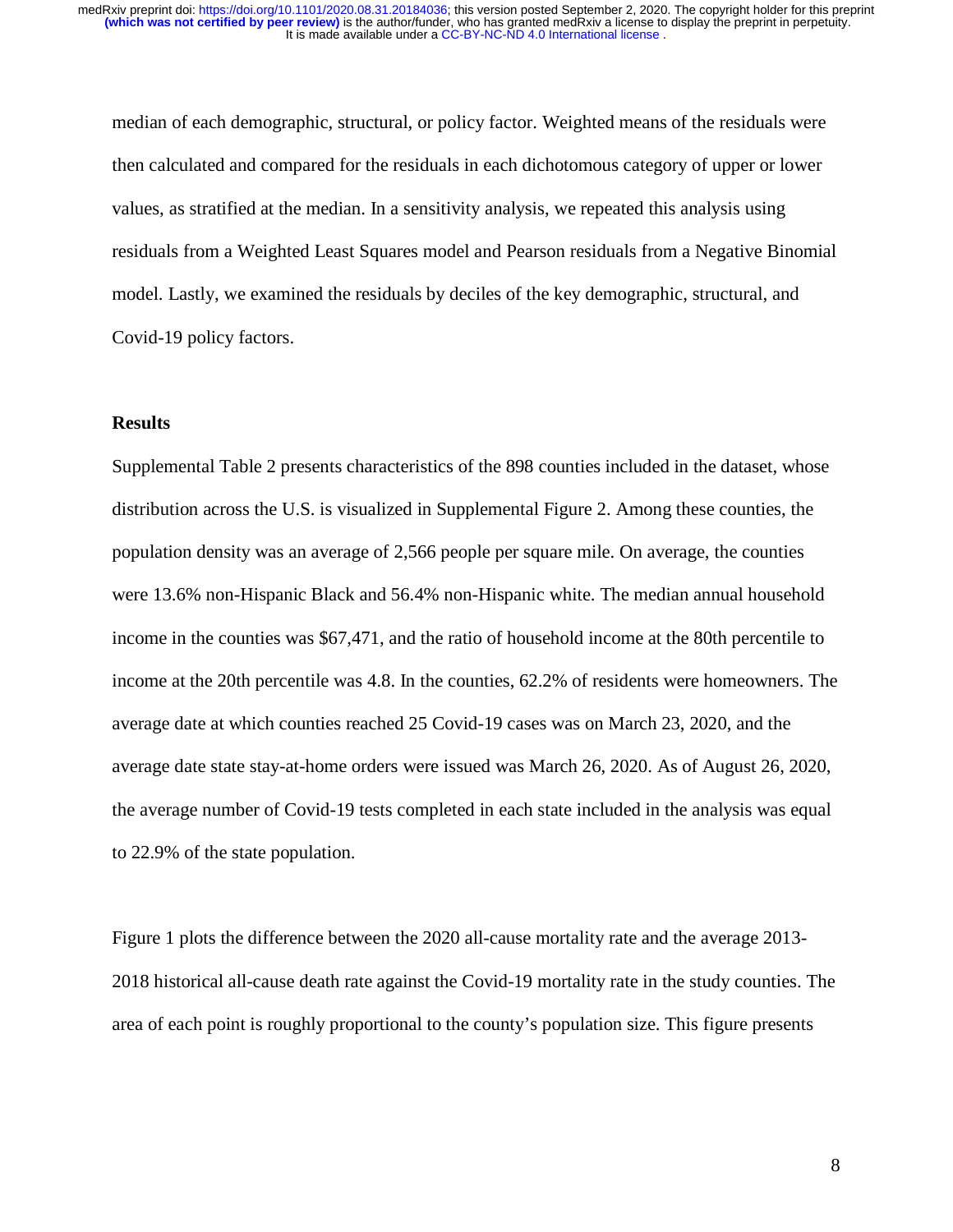evidence that there is a relationship between the change in mortality from all causes of death and the level of Covid-19 mortality in a county.

Supplemental Table 3 presents coefficients of the model describing the relationship between the directly assigned Covid-19 mortality rate and all-cause mortality in 2020. The estimated value of  $\alpha$  is 0.318 deaths per 1000 people and  $\beta_1$  is 0.99 (95% CI, 0.94 to 1.03). Given the observed range of 2013-18 death rates, this combination implies that, when Covid-19 mortality is set at zero, all-cause mortality is expected to have risen in all counties between 2013-18 and 2020. The coefficient of  $\beta_2$  is estimated to be 1.26 (95% CI, 1.15 to 1.36). This value suggests that, for every 100 deaths assigned to Covid-19, the number of all-cause deaths rose by 126. This result implies that 20.4% [95% CI, 13.7% to 27.2%] of all excess deaths were not directly assigned to Covid-19 on death certificates. In absolute terms, 160,069 directly assigned Covid-19 deaths were recorded in the 898 counties in the study, meaning there were 41,061 [95% CI, 24,040 to 58,083] excess deaths not directly assigned to Covid-19 for a total of 201,130 [95% CI, 184,109 to 218,152] excess deaths. Excluding counties in the lower 25% of Covid-19 deaths, the coefficient of  $\beta_2$  dropped to 1.17 (95% CI, 1.06 to 1.29). Our results were relatively consistent across alternative modeling specifications, with the percent of excess deaths not attributed to Covid-19 ranging from 20.4% to 26.5% across Ordinary Least Squares, Weighted Least Squares, and Negative Binomial models (Supplemental Table 4).

Figure 2 examines county-level factors associated with higher or lower than predicted excess deaths not directly assigned to Covid-19 by calculating residuals from our primary model and taking the weighted mean across strata of demographic, structural, or policy factors. For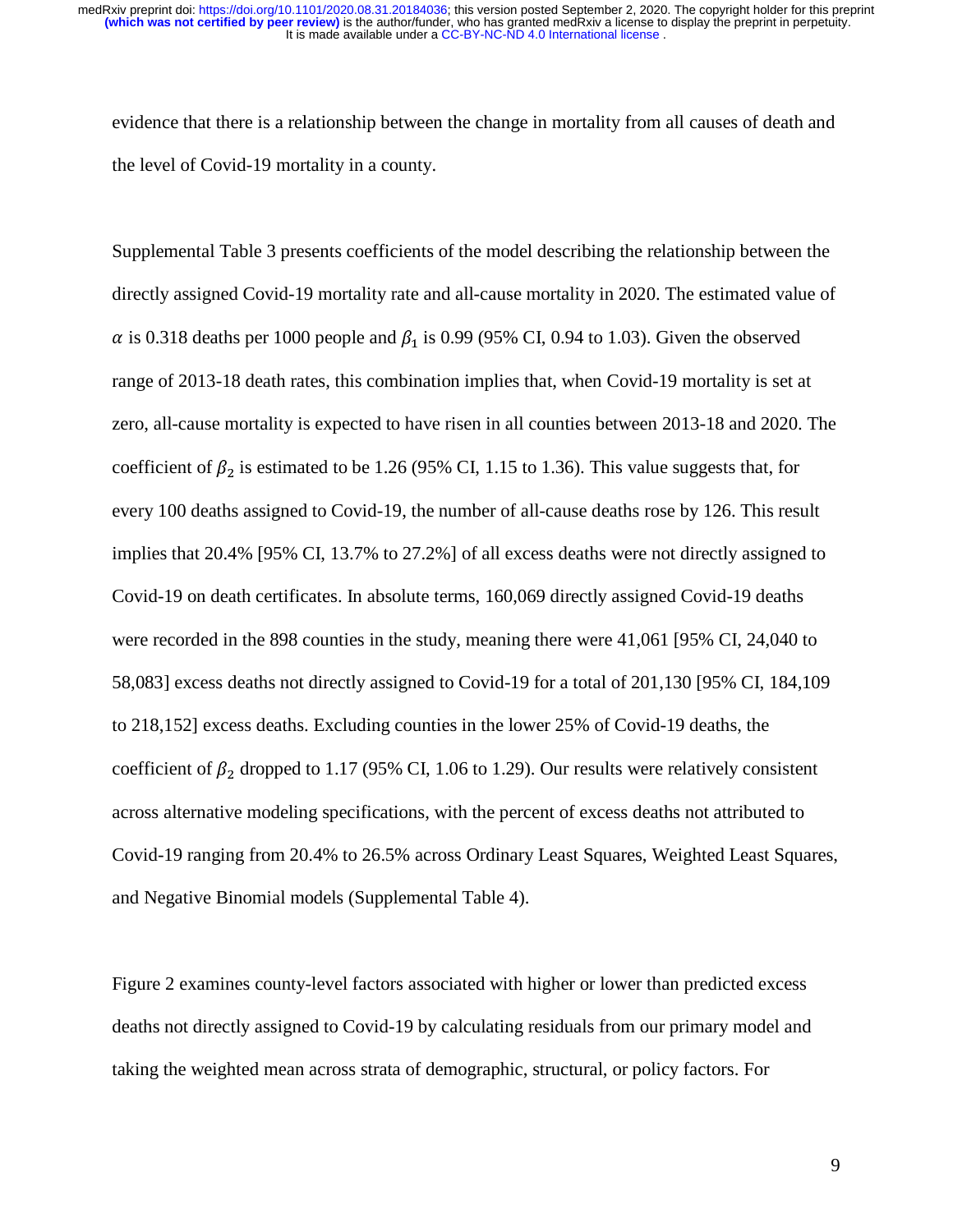demographic factors, excess deaths were higher than predicted by our model among counties with greater population density. For structural factors, excess deaths were higher than predicted by our model among counties with a greater proportion of non-Hispanic Black residents, a lower proportion of non-Hispanic white residents, lower median household incomes, greater income inequality, and less home ownership. Regarding Covid-19 policy factors, counties that had less testing and issued stay-at-home orders later had more excess deaths than predicted by our model. Lastly, excess deaths were higher than predicted by our model among states with Republican Governors. Supplemental Figure 3 presents the residuals calculated using alternative models including Weighted Least Squares and Negative Binomial regression.

Figure 3 uses deciles to examine in more detail the demographic and structural factors that are associated with higher and lower than predicted Covid-19 excess mortality. This analysis reveals that counties with very low population density had fewer excess deaths than predicted by our model. Results based on structural factors show a coherent pattern related to socioeconomic disadvantage: excess deaths are highest in counties with high income inequality, low median income, low homeownership, and high percentages of non-Hispanic Black residents.

Figure 4 shows the states with higher than predicted Covid-19 excess mortality not directly assigned to Covid-19. In order, these states are Arkansas, West Virginia, Tennessee, Kentucky, Oklahoma, Missouri, Mississippi, Kansas, New Mexico, Wisconsin, and Iowa. These states are predominantly in the Midwest or in the South.

#### **Discussion**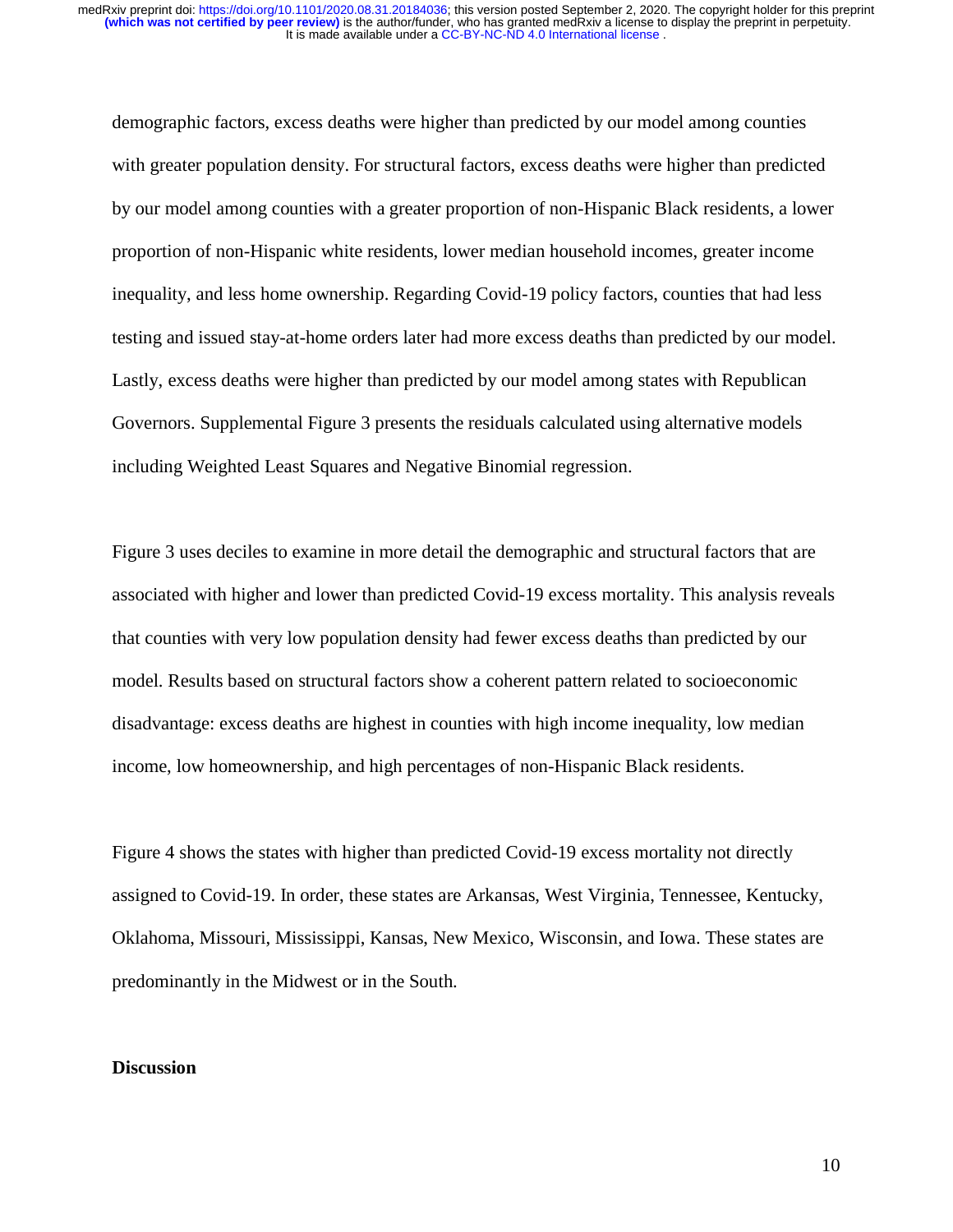We estimated that 20.4% of excess deaths attributable to the Covid-19 pandemic were not assigned to Covid-19 on death certificates. Prior estimates of excess mortality not assigned to Covid-19 have varied. An analysis by Woolf et al., based on data from March 1 through April 25, 2020, found that of 87,001 excess deaths, 30,755 excess deaths or 35% were not assigned to Covid-19.22 Weinberger et al. identified 95,235 directly coded Covid-19 deaths through May 30, and 122,300 total excess deaths attributable to the pandemic.<sup>21</sup> This indicated that 27,605 deaths or 22% of excess deaths were excess deaths not assigned to Covid-19. As of August 27, 2020, the NCHS identified 165,946 directly coded Covid-19 deaths and between 183,392 to 245,305 total excess deaths.<sup>27</sup> This data suggests that between 9.5% and 32.4% of excess deaths were not directly assigned to Covid-19.

Our estimates of excess deaths may be lower than estimates by Weinberger et al. and Woolf et al. for several reasons. First, our analysis extends to August 26, 2020 while their analyses pertain to earlier periods. Weinberger et al. show that their estimates of excess deaths decline sharply as time advances. $21$  Our estimates are in the middle of the range suggested by NCHS, whose analysis also extends to August. Second, our estimates directly attempt to separate Covid-19 mortality from levels and trends in causes of death unrelated to Covid-19 while the other estimates do not incorporate such a direct separation. Third, our analytic approach is affected by measurement error in Covid-19 mortality in a way that differs from its effect on other estimates. In general, random measurement error in an independent variable (such as Covid-19 mortality in our analysis) is expected to bias the coefficient of that variable towards the null, or zero.<sup>28</sup> If our estimate of  $\beta_2$  is biased downwards, then we will have underestimated the magnitude of excess deaths.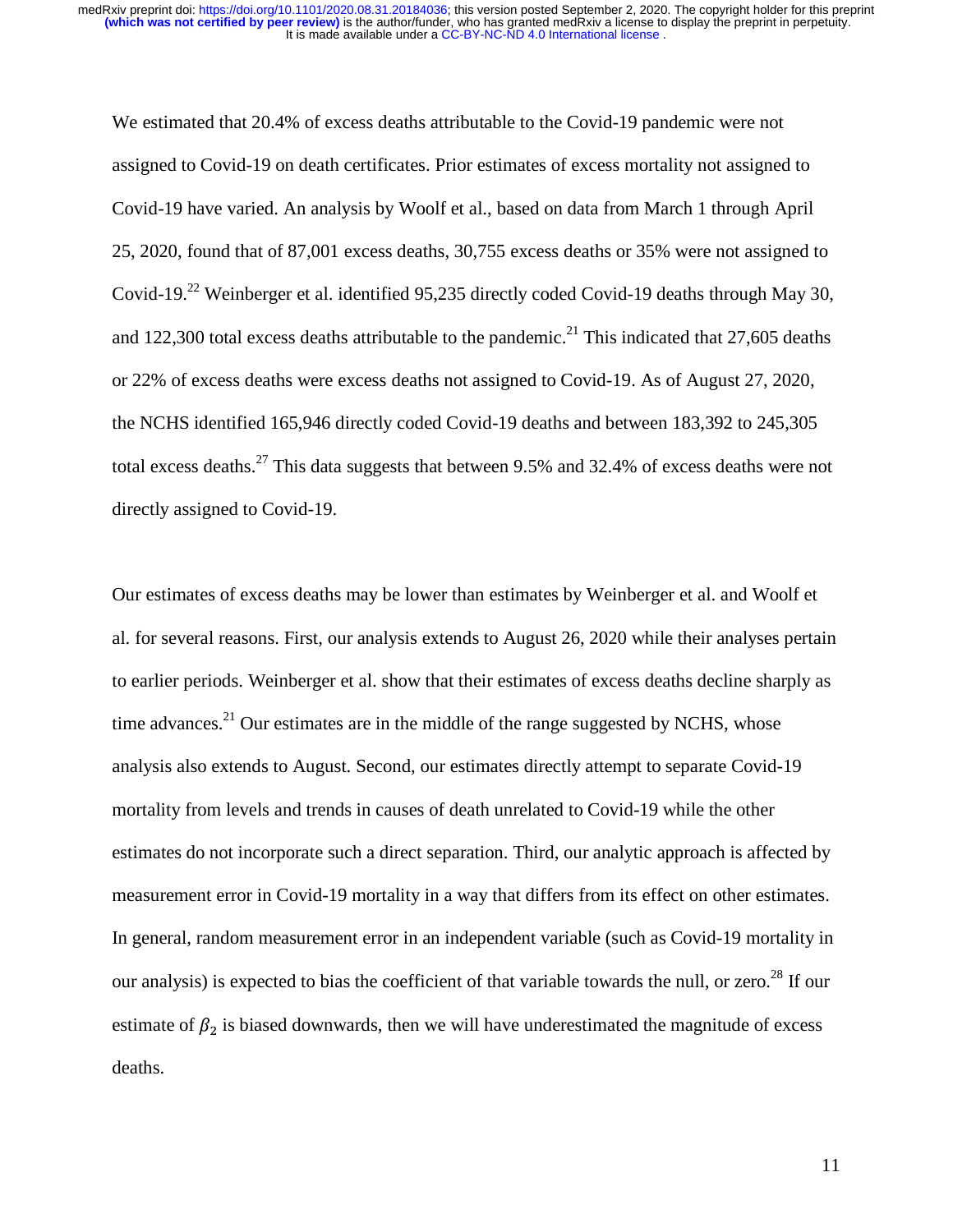Our estimates predict that mortality would have risen between 2013-18 and 2020 even in the absence of the Covid-19 pandemic. This prediction is consistent with a rising trend in national crude death rates between 2013 and 2019. The crude death rate rose from 821.5 deaths per 100,000 people in the year 2013 to 867.8 deaths per 100,000 people in 2018.<sup>29</sup> This increase is likely attributable primarily to population aging.

As noted earlier, excess deaths not assigned to Covid-19 could include deaths involving Covid-19 that were misclassified to other causes of death and deaths indirectly related to the Covid-19 pandemic. The NCHS has made an effort to examine excess deaths not assigned to Covid-19 by cause of death. As of August 27, 2020, NCHS has attributed 25,037 excess deaths to Alzheimer's disease and related dementias, 13,690 excess deaths to hypertensive diseases, 9,073 excess deaths to ischemic heart disease, 8,869 excess deaths to diabetes, and 2,942 excess deaths to influenza and pneumonia.<sup>27</sup> These estimates suggest that the majority of excess deaths identified in this study were likely assigned to Alzheimer's disease and related dementias or various circulatory diseases and diabetes. It is possible that a substantial fraction of the deaths of individuals with pre-existing chronic conditions who acquire Covid-19 and die as a result are ascribed to the pre-existing condition. These may constitute many of the excess deaths not attributed to Covid-19.

Areas with an exceptionally high number of excess deaths not assigned to Covid-19 may reflect a lack of testing facilities or co-morbidities that acquire priority in the assignment of cause of death. Indirect deaths, such as suicide or drug overdose and deaths related to reduced use of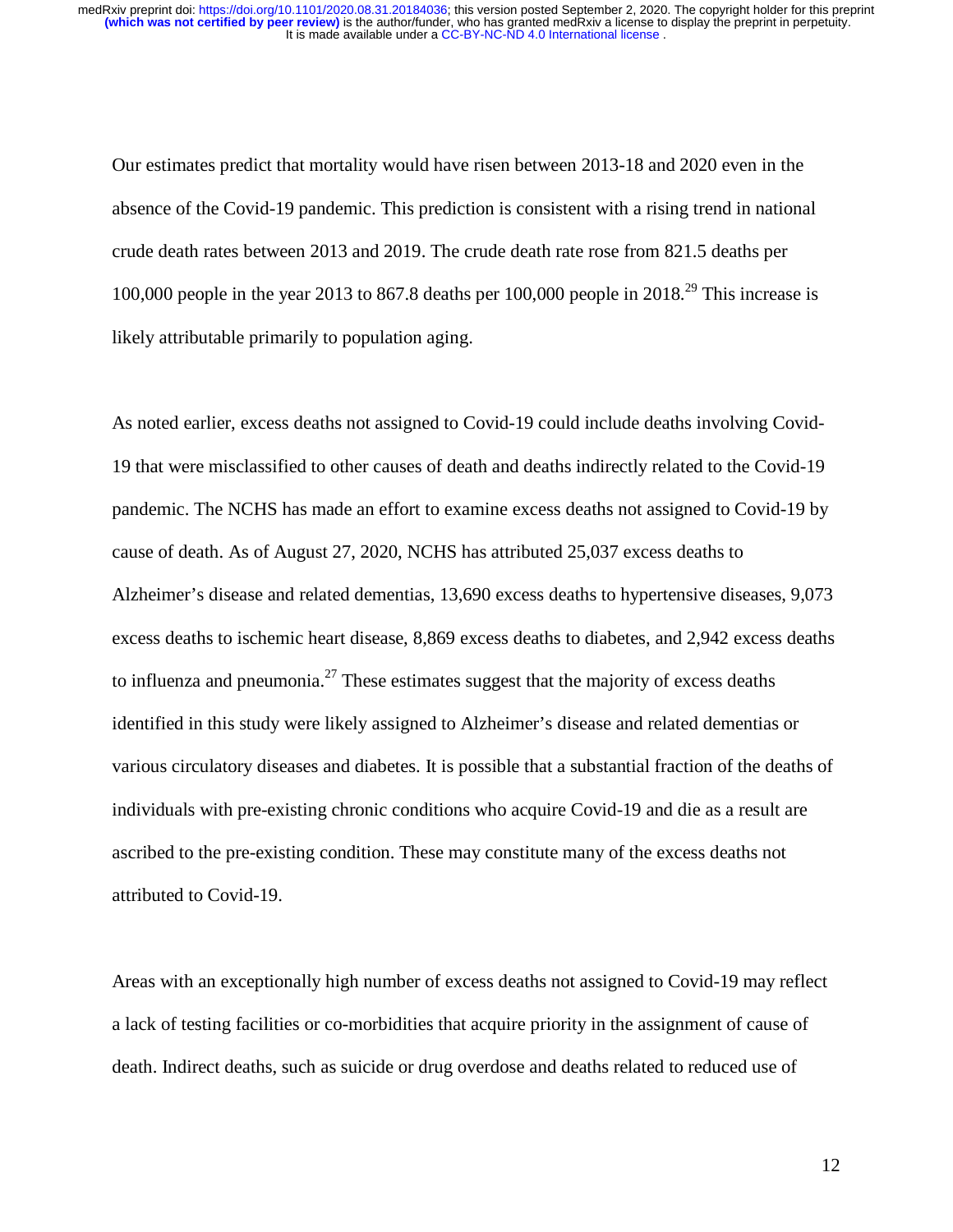health care services, may also be higher in these areas. The frequency of excess deaths not attributed to Covid-19 was higher in some midwestern and southern states, in states with less Covid-19 testing, with Republican governors, and which issued stay-at-home orders later. These political distinctions may be associated with testing, diagnostic, and coding differences that have yet to be identified. They could also relate to how governors of different political affiliations have approached the reopening of the economy and enforcement of public health provisions such as social distancing and mask wearing. $30,31$  Analyses of multiple cause-of-death data, when available, will help shed additional light on the contribution of Covid-19 to US mortality.

Previous research has shown that counties with a higher percentage of Black residents have reported more mortality attributable to Covid-19.<sup>25,32</sup> According to underlying cause of death data, Black people are 2.5 times more likely to die from Covid-19 than white people.<sup>33</sup> Racial inequities in Covid-19 mortality relate to structural racism that has made Black people more likely to be exposed to Covid-19 at work, in transportation, and in housing during the pandemic.<sup>25,32,34,35</sup> Another factor is racial health inequities in asthma, COPD, hypertension and diabetes, which are risk factors for Covid-19.<sup>36,37</sup> The presence of these comorbidities may also reduce the likelihood of assigning Covid-19 as a cause of death. In fact, our analysis suggests that the impact of the Covid-19 pandemic on the Black population is understated when studying data reporting deaths assigned to Covid-19 alone, since counties with higher proportion of Black residents also have more excess deaths not assigned to Covid-19. Such excess mortality goes beyond the 26 excess deaths not attributed to Covid-19 for every 100 directly assigned Covid-19 deaths. When considering the addition of excess mortality not directly attributed to Covid-19,

13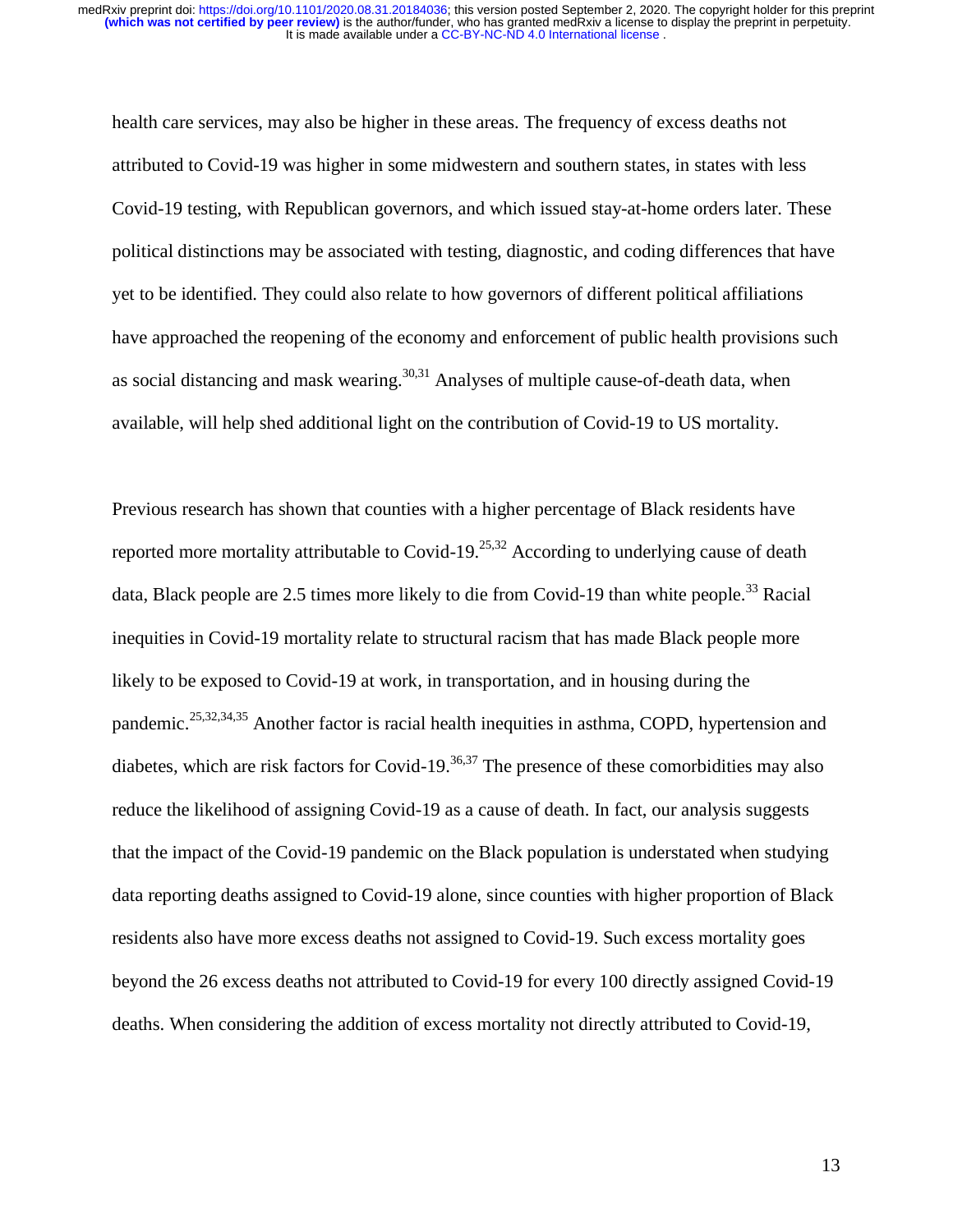our work suggests that racial inequities in excess deaths attributable to Covid-19 may be even greater than currently understood.

A major limitation of this analysis is that the 2020 all-cause mortality and Covid-19 mortality data used were provisional. Counties may have differential delays in reporting death certificate data that vary by county, state, rurality, or other area-level factors. In particular, counties that are currently reporting lower all-cause mortality in 2020 than in the historical period likely have incomplete data. Another challenge was that the majority of counties in the study had fewer than 50 directly assigned covid-19 deaths. Although NCHS excluded counties with under 10 directly assigned Covid-19 deaths, this only partially addressed the uncertainty caused by small numbers. We also conducted a sensitivity analysis in which we excluded counties in the lower 25% of Covid-19 deaths. While the coefficient of  $\beta_2$  did drop in this scenario, the confidence intervals still overlapped with our primary estimate calculated without the exclusions. Furthermore, the demographic, structural, and policy factors examined in this analysis were based on data from 2012 through 2018. County-level distribution of these factors may have changed between that time and 2020 when the mortality data was gathered and analyzed.

Although lower than some previously published studies, our findings suggest that the overall mortality burden of Covid-19 considerably exceeds reported Covid-19 deaths. Using provisional vital statistics county-level data on Covid-19 and all-cause mortality in 2020 from the NCHS, we estimate that 20.4% of all excess deaths in the United States from February 1 to August 26, 2020 were excess deaths not assigned to Covid-19. We also found that the number of excess deaths not assigned to Covid-19 differed by county-level factors including socioeconomic

14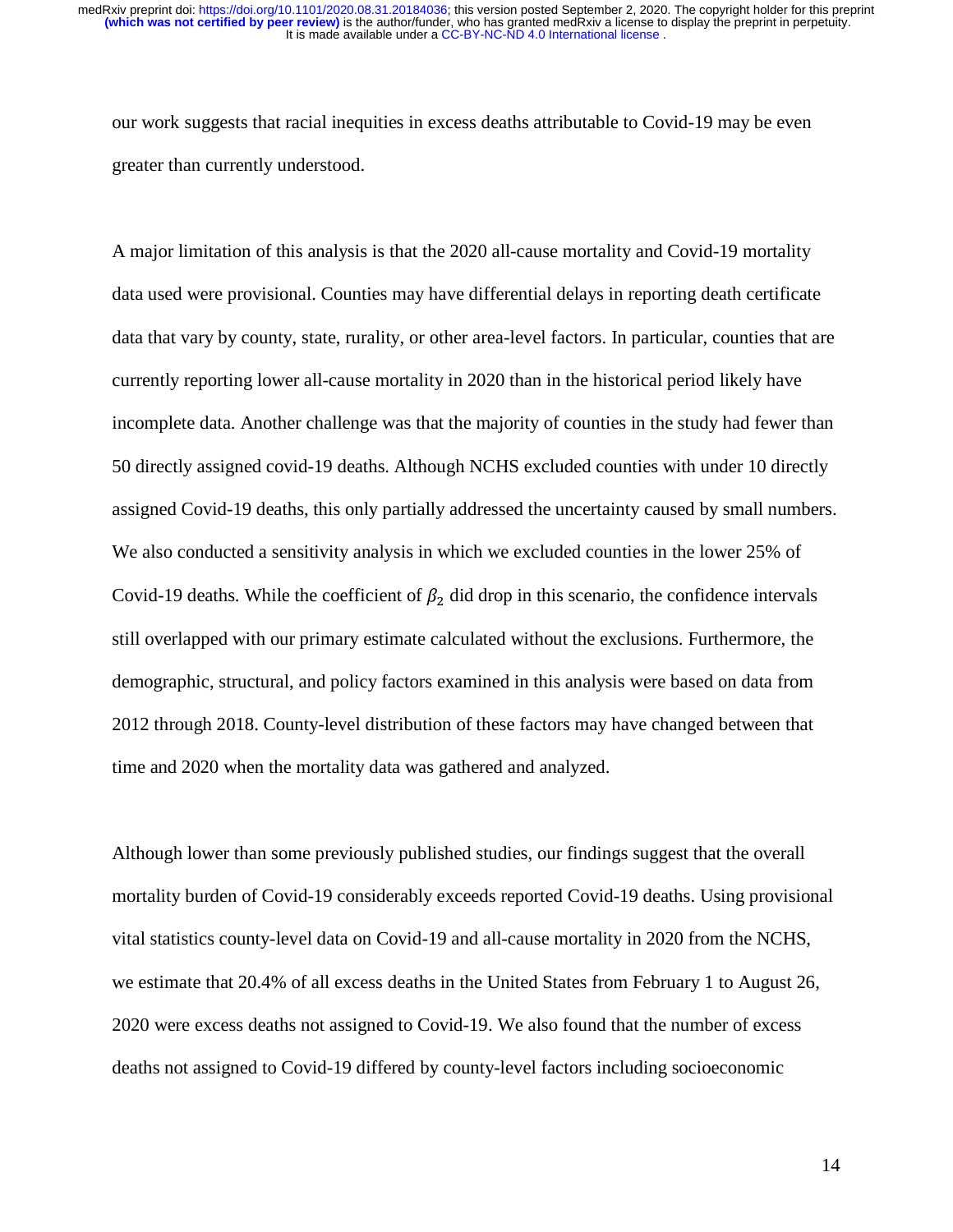disadvantage and structural racism. As the impact of Covid-19 spreads over a broader swath of U.S. counties, many of which re-opened early and have struggled with testing and their overall response, the analysis of excess deaths will continue to be a valuable proxy measure for assessing the overall mortality burden of Covid-19. This study highlights the importance of considering excess deaths beyond those directly assigned to Covid-19 within the overall assessment of the mortality impact of the Covid-19 pandemic and provides a new method for doing so.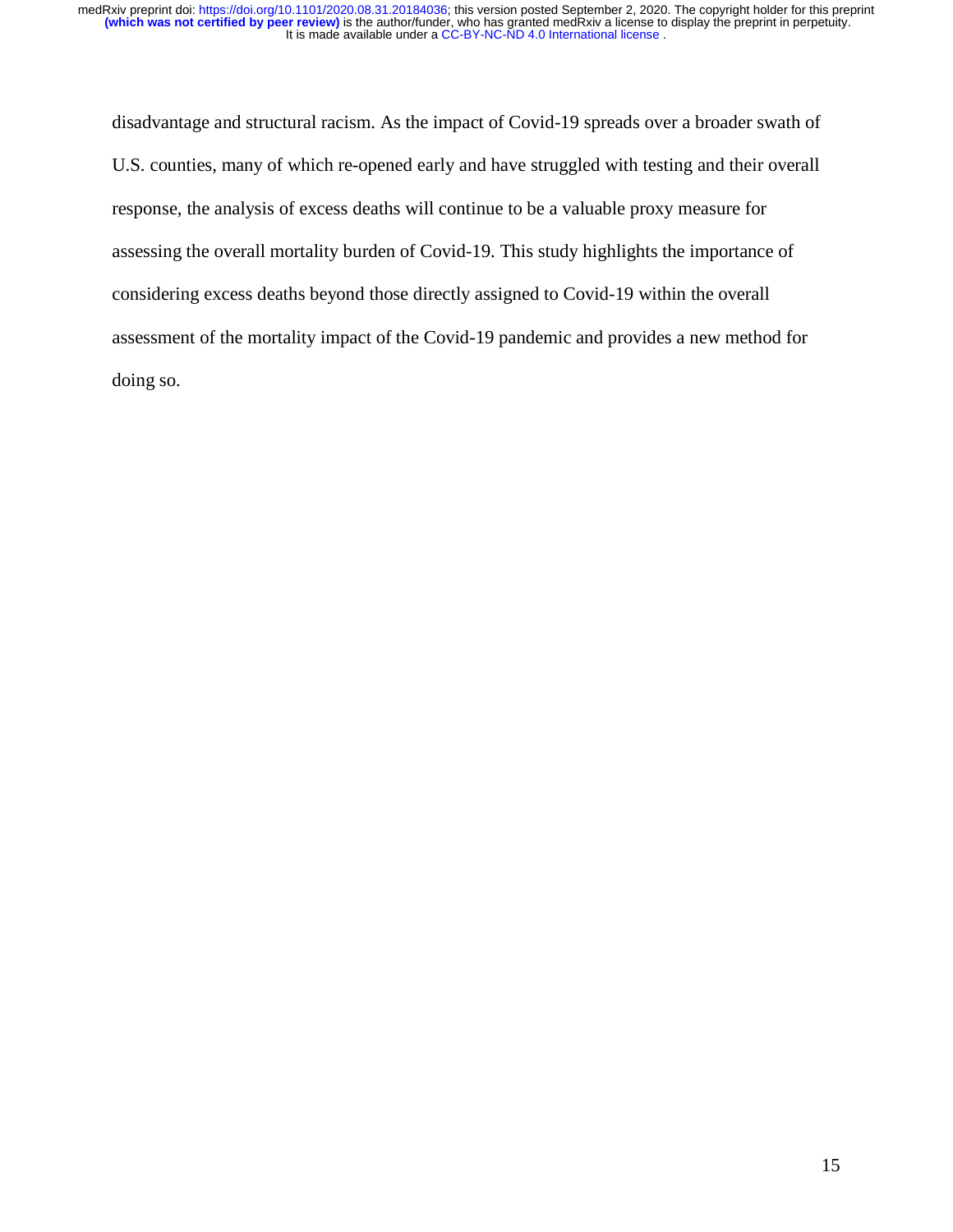## **Acknowledgements**

The Robert Wood Johnson Foundation supported the research reported in this publication. Elo was also supported by National Institute on Aging R01 AG060115 "Causes of Geographic Divergence in American Mortality Between 1990 and 2015: Health Behaviors, Health Care Access and Migration."

The authors would like to thank Dana Glei, Jennifer Weuve, Wubin Xie, and Jacob Bor for their valuable feedback on the manuscript.

## **Conflicts of Interest**

Dr. Stokes reported receiving grants from Ethicon Inc outside the submitted work. No other disclosures were reported.

### **Disclaimer**

The interpretations, conclusions, and recommendations in this work are those of the authors and do not necessarily represent the views of the Robert Wood Johnson Foundation.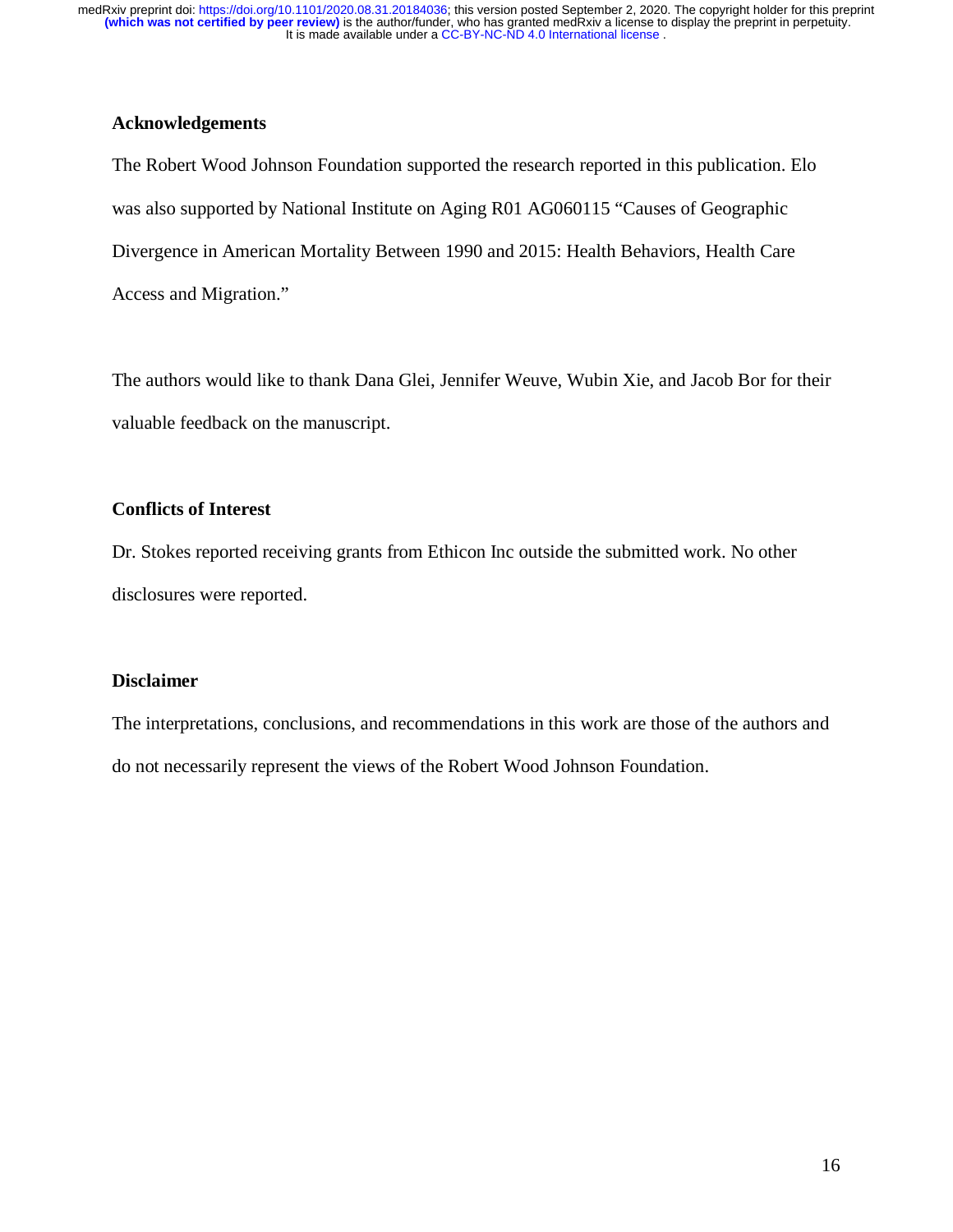### **References**

- 1. Fauci AS, Lane HC, Redfield RR. Covid-19 Navigating the Uncharted. *New Engl J Med*. 2020. doi:10.1056/NEJMe2002387
- 2. Cummings MJ, Baldwin MR, Abrams D, et al. Epidemiology, clinical course, and outcomes of critically ill adults with COVID-19 in New York City: a prospective cohort study. *Lancet (London, England)*. 2020;395(10239):1763-1770. doi:10.1016/S0140- 6736(20)31189-2
- 3. Dong E, Du H, Gardner L. An interactive web-based dashboard to track COVID-19 in real time. *Lancet Infect Dis*. 2020;3099(20):19-20. doi:10.1016/S1473-3099(20)30120-1
- 4. Banerjee A, Pasea L, Harris S, et al. Estimating excess 1-year mortality associated with the COVID-19 pandemic according to underlying conditions and age: a population-based cohort study. *Lancet*. 2020;395(10238):1715-1725. doi:10.1016/S0140-6736(20)30854-0
- 5. Leon DA, Shkolnikov VM, Smeeth L, Magnus P, Pechholdová M, Jarvis CI. COVID-19: a need for real-time monitoring of weekly excess deaths. *Lancet*. 2020;395(10234):e81. doi:10.1016/S0140-6736(20)30933-8
- 6. Gill JR, DeJoseph ME. The Importance of Proper Death Certification During the COVID-19 Pandemic. *JAMA*. 2020;06032. doi:10.1001/jama.2020.9536
- 7. Del Pinto R, Ferri C, Mammarella L, et al. Increased cardiovascular death rates in a COVID-19 low prevalence area. *J Clin Hypertens (Greenwich)*. August 2020. doi:10.1111/jch.14013
- 8. Boukhris M, Hillani A, Moroni F, et al. Cardiovascular Implications of the COVID-19 Pandemic: A Global Perspective. *Can J Cardiol*. 2020;36(7):1068-1080. doi:10.1016/j.cjca.2020.05.018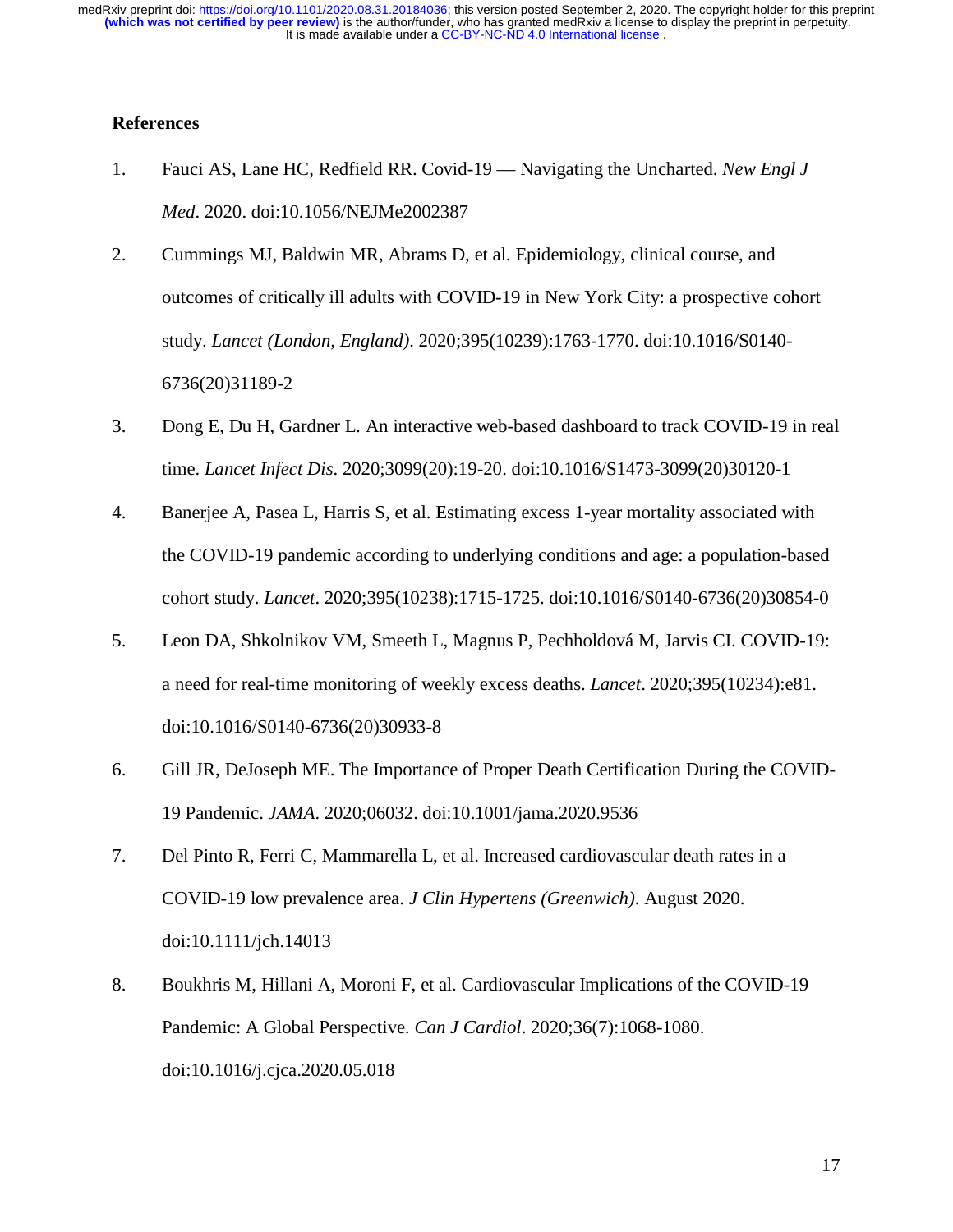- 9. Driggin E, Madhavan M V, Bikdeli B, et al. Cardiovascular Considerations for Patients, Health Care Workers, and Health Systems During the COVID-19 Pandemic. *J Am Coll Cardiol*. 2020;75(18):2352-2371. doi:10.1016/j.jacc.2020.03.031
- 10. Noymer A. Twitter Thread, March 22. https://twitter.com/andrewnoymer/status/1241620288825167874?lang=en. Published 2020. Accessed June 24, 2020.
- 11. Baum A, Schwartz MD. Admissions to Veterans Affairs Hospitals for Emergency Conditions During the COVID-19 Pandemic. *JAMA*. 2020;324(1):96-99. doi:10.1001/jama.2020.9972
- 12. Hartnett KP, Kite-Powell A, DeVies J, et al. Impact of the COVID-19 Pandemic on Emergency Department Visits - United States, January 1, 2019-May 30, 2020. *MMWR Morb Mortal Wkly Rep*. 2020;69(23):699-704. doi:10.15585/mmwr.mm6923e1
- 13. Raker EJ, Zacher M, Lowe SR. Lessons from Hurricane Katrina for predicting the indirect health consequences of the COVID-19 pandemic. *Proc Natl Acad Sci U S A*. 2020;117(23):12595-12597. doi:10.1073/pnas.2006706117
- 14. Sher L. The impact of the COVID-19 pandemic on suicide rates. *QJM*. June 2020. doi:10.1093/qjmed/hcaa202
- 15. Dubey MJ, Ghosh R, Chatterjee S, Biswas P, Chatterjee S, Dubey S. COVID-19 and addiction. *Diabetes Metab Syndr*. 2020;14(5):817-823. doi:10.1016/j.dsx.2020.06.008
- 16. Wolfson JA, Leung CW. Food Insecurity and COVID-19: Disparities in Early Effects for US Adults. *Nutrients*. 2020;12(6). doi:10.3390/nu12061648
- 17. Mann FD, Krueger RF, Vohs KD. Personal economic anxiety in response to COVID-19. *Pers Individ Dif*. 2020;167:110233. doi:https://doi.org/10.1016/j.paid.2020.110233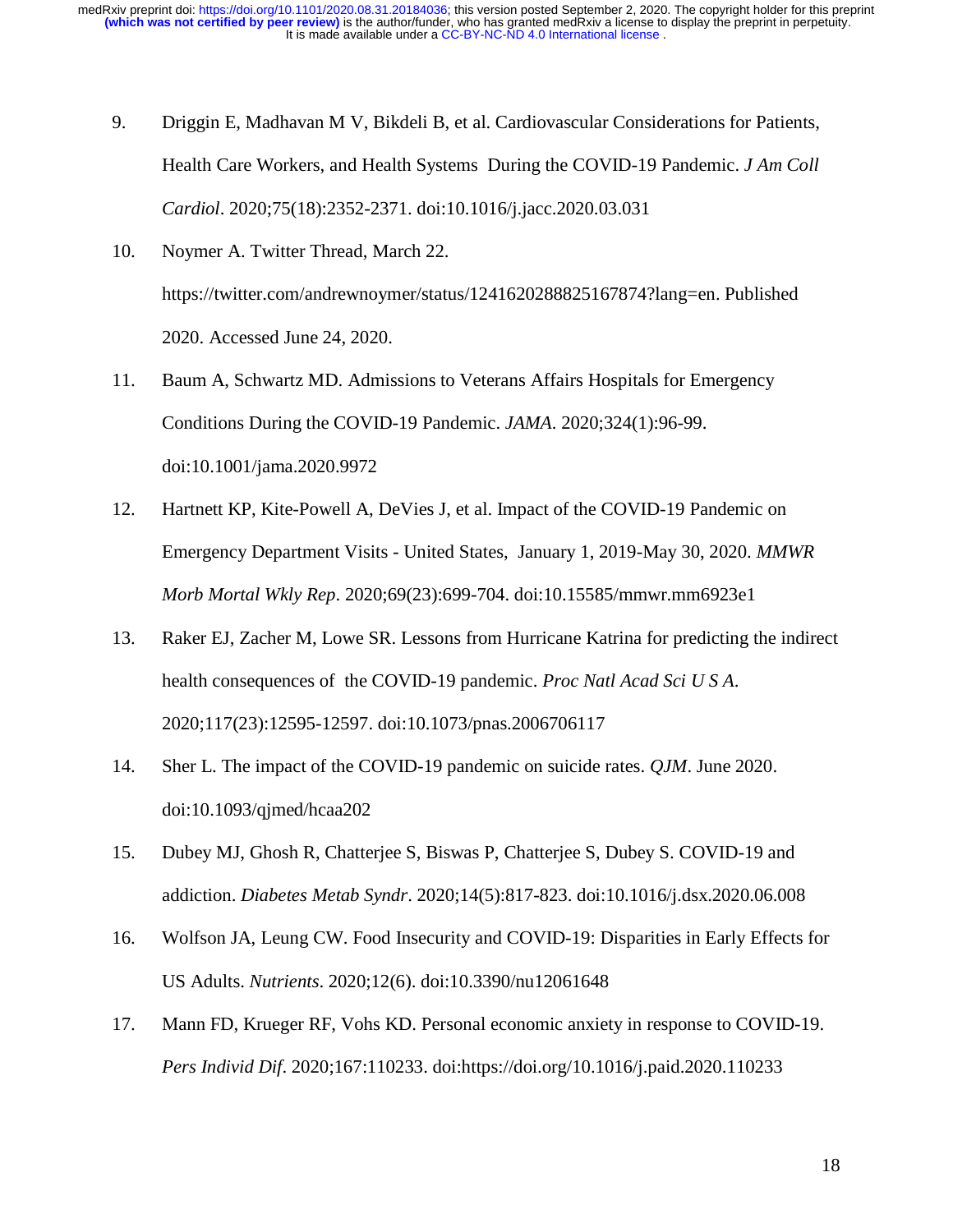- 18. Prime H, Wade M, Browne DT. Risk and resilience in family well-being during the COVID-19 pandemic. *Am Psychol*. 2020;75(5):631-643. doi:10.1037/amp0000660
- 19. Shilling F, Waetjen D. Special Report (Update): Impact of COVID19 Mitigation on Numbers and Costs of California Traffic Crashes. 2020.
- 20. National Center for Health Statistics at the Centers for Disease Control and Prevention. Excess Deaths Associated with COVID-19: Provisional Death Counts for Coronavirus Disease (COVID-19). https://www.cdc.gov/nchs/nvss/vsrr/covid19/excess\_deaths.htm. Published 2020. Accessed June 21, 2020.
- 21. Weinberger DM, Chen J, Cohen T, et al. Estimation of Excess Deaths Associated With the COVID-19 Pandemic in the United States, March to May 2020. *JAMA Intern Med*. July 2020. doi:10.1001/jamainternmed.2020.3391
- 22. Woolf SH, Chapman DA, Sabo RT, Weinberger DM, Hill L. Excess Deaths From COVID-19 and Other Causes, March-April 2020. *JAMA*. July 2020. doi:10.1001/jama.2020.11787
- 23. Kontis V, Bennett JE, Parks RM, et al. Age- and sex-specific total mortality impacts of the early weeks of the Covid-19 pandemic in England and Wales: Application of a Bayesian model ensemble to mortality statistics. *medRxiv*. 2020.
- 24. National Center for Health Statistics. Technical Notes: Provisional Death Counts for Coronavirus Disease (COVID-19). https://www.cdc.gov/nchs/nvss/vsrr/covid19/tech\_notes.htm. Published 2020. Accessed August 27, 2020.
- 25. Chen JT, Krieger N. Revealing the unequal burden of COVID-19 by income, race/ethnicity, and household crowding: US county vs . ZIP code analyses. *Harvard Cent*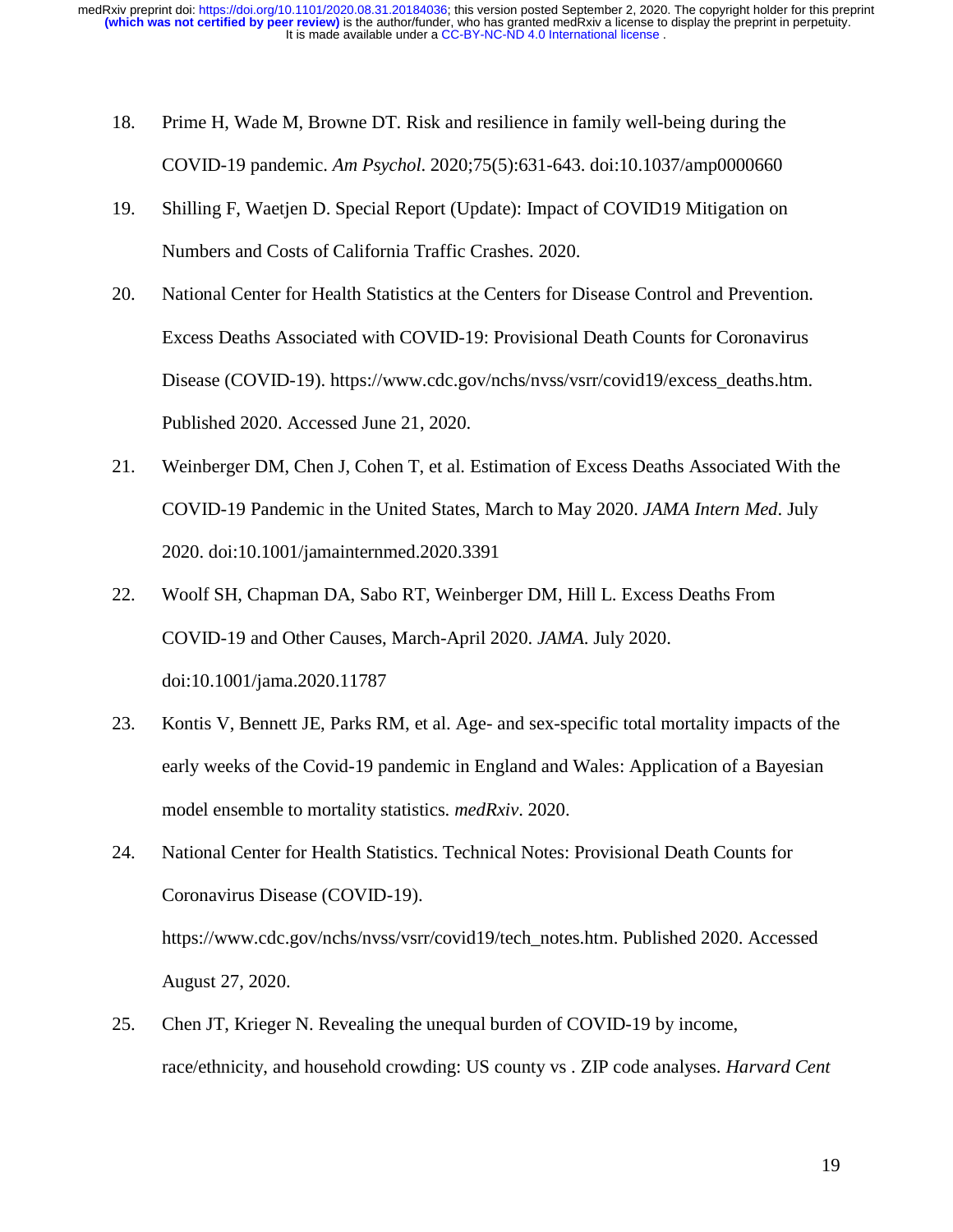*Popul Dev Stud Work Pap Ser*. 2020;19(1).

26. Office of National Statistics. Coronavirus ( COVID-19 ) related deaths by occupation , England and Wales $\Box$ : deaths registered up to and including 20 April 2020. 2020;(April):1-12. https://www.ons.gov.uk/peoplepopulationandcommunity/healthandsocialcare/causesofdea

th/bulletins/coronaviruscovid19relateddeathsbyoccupationenglandandwales/deathsregister eduptoandincluding20april2020.

- 27. National Center for Health Statistics. Excess Deaths Associated with COVID-19. https://www.cdc.gov/nchs/nvss/vsrr/covid19/excess\_deaths.htm. Published 2020. Accessed June 17, 2020.
- 28. Davies RB, Hutton B. The Effect of Errors in the Independent Variables in Linear Regression. *Biometrika*. 1975;62(2):383-391. doi:10.2307/2335377
- 29. Centers for Disease Control and Prevention, National Center for Health Statistics. Underlying Cause of Death 1999-2018 on CDC WONDER Online Database, released in 2020. WONDER Online Database. http://wonder.cdc.gov/ucd-icd10.html. Published 2020. Accessed July 13, 2020.
- 30. Adolph C, Amano K, Bang-Jensen B, Fullman N, Wilkerson J. Pandemic Politics: Timing State-Level Social Distancing Responses to COVID-19. *medRxiv*. January 2020:2020.03.30.20046326. doi:10.1101/2020.03.30.20046326
- 31. Painter M, Qiu T. Political beliefs affect compliance with covid-19 social distancing orders. *Available SSRN 3569098*. 2020.
- 32. Chen JT, Waterman PD, Krieger N. COVID-19 and the unequal surge in mortality rates in Massachusetts, by city/town and ZIP Code measures of poverty, household crowding,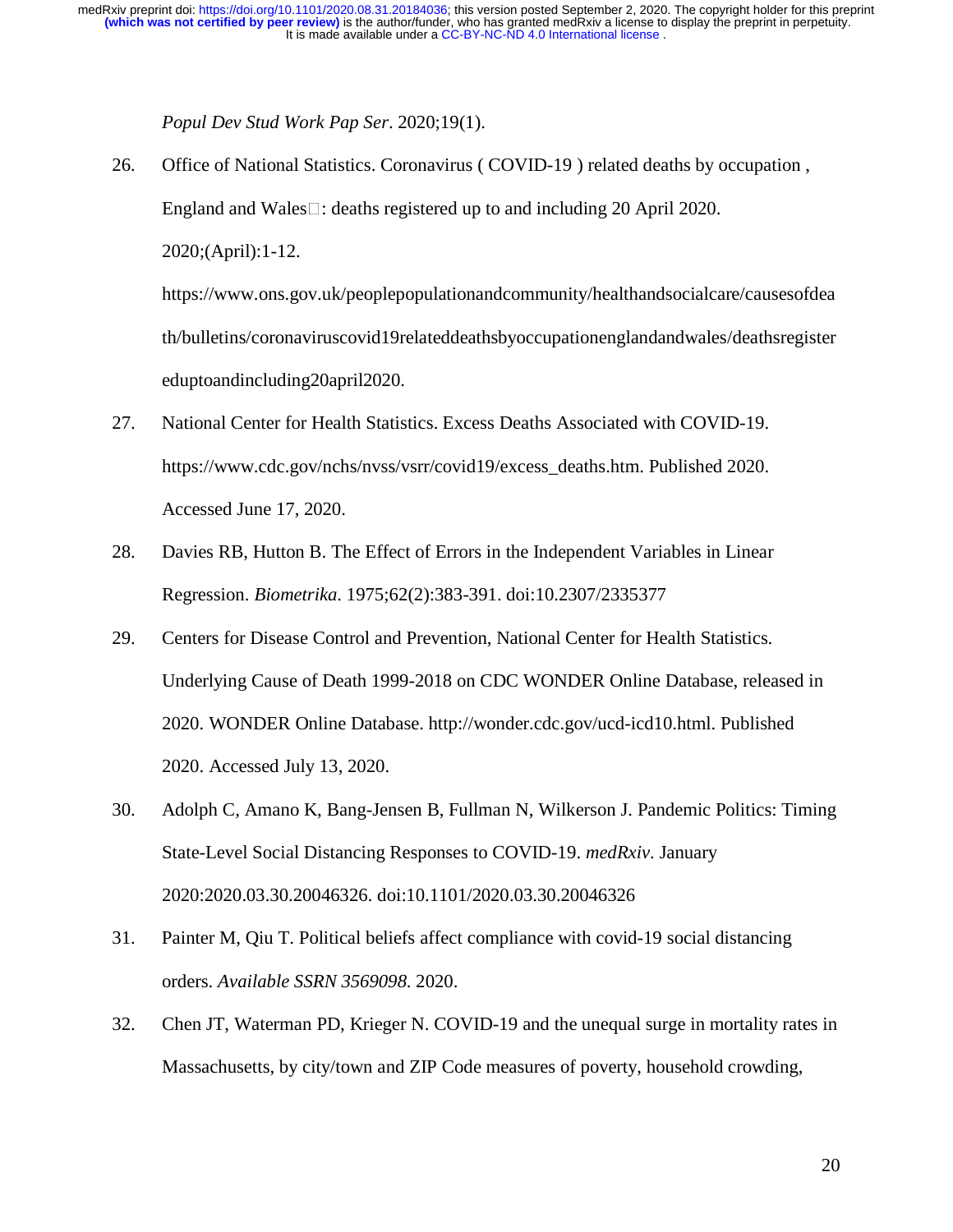race/ethnicity,and racialized economic segregation. *Harvard Cent Popul Dev Stud Work Pap Ser*. 2020;19(2). https://www.bostonglobe.com/2020/05/09/nation/disparities-pushcoronavirus-death-rates-.

- 33. The Covid Tracking Project. The COVID Racial Data Tracker. https://covidtracking.com/race. Published 2020. Accessed July 14, 2020.
- 34. Goldstein JR, Atherwood S. Indirectly Standardization of Covid-19 Mortality Disparities by Race/Ethnicity. *Work Pap*. 2020.
- 35. Bassett M, Chen JT, Krieger N. *Working Paper, The Unequal Toll of Covid-19 Mortality by Age in the United States: Quantifying Racial/Ethnic Disparities*.; 2020. https://cdn1.sph.harvard.edu/wp-content/uploads/sites/1266/2020/06/20\_Bassett-Chen-Krieger\_COVID-19\_plus\_age\_working-paper\_0612\_Vol-19\_No-3\_with-cover.pdf.
- 36. Mendy A, Apewokin S, Wells AA, Morrow AL. Factors Associated with Hospitalization and Disease Severity in a Racially and Ethnically Diverse Population of COVID-19 Patients. *medRxiv Prepr Serv Heal Sci*. June 2020. doi:10.1101/2020.06.25.20137323
- 37. Price-Haywood EG, Burton J, Fort D, Seoane L. Hospitalization and Mortality among Black Patients and White Patients with Covid-19. *N Engl J Med*. 2020;382(26):2534- 2543. doi:10.1056/NEJMsa2011686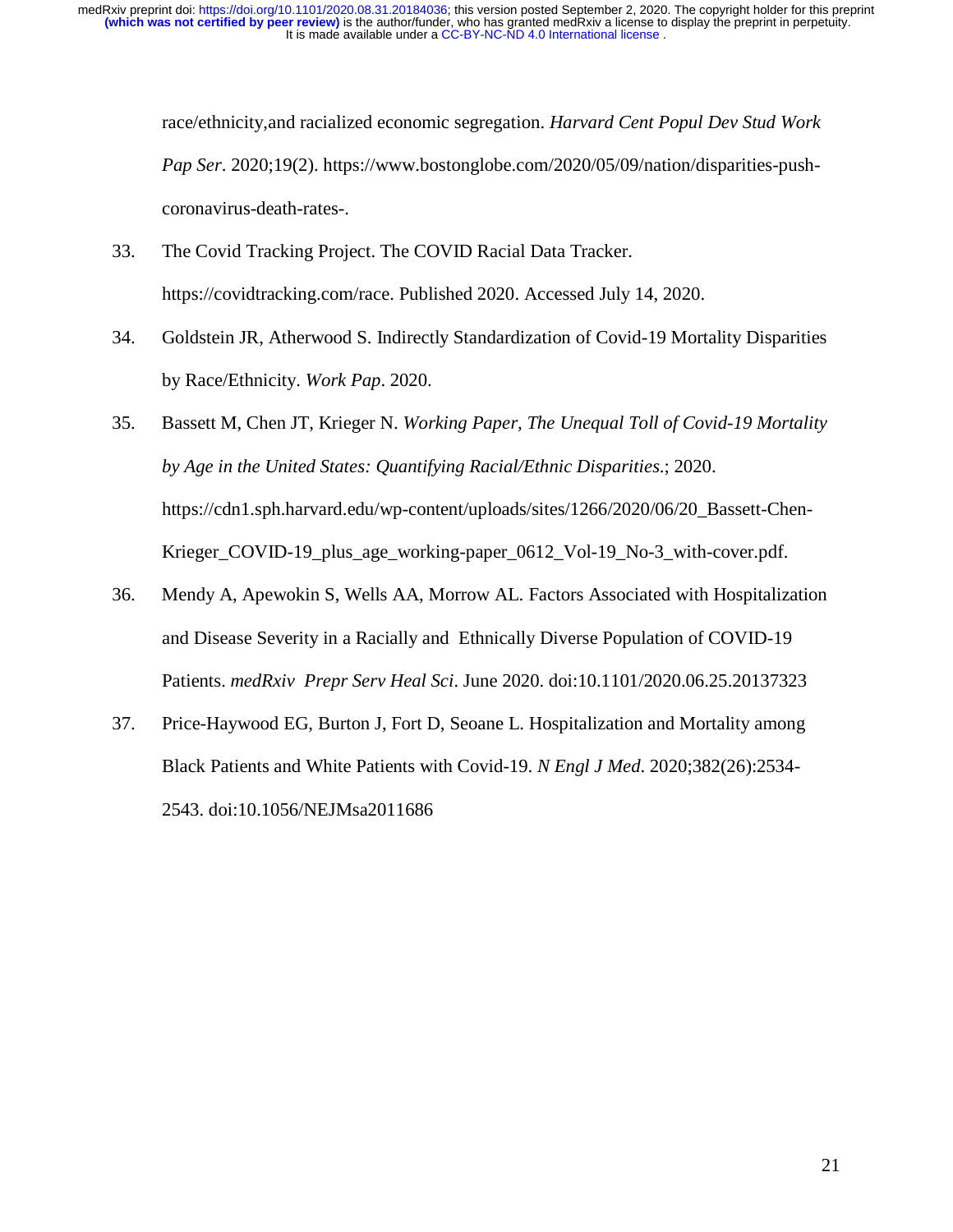



a. Death rates reported in units of deaths per 1000 people. b.  $R^2 = 0.372$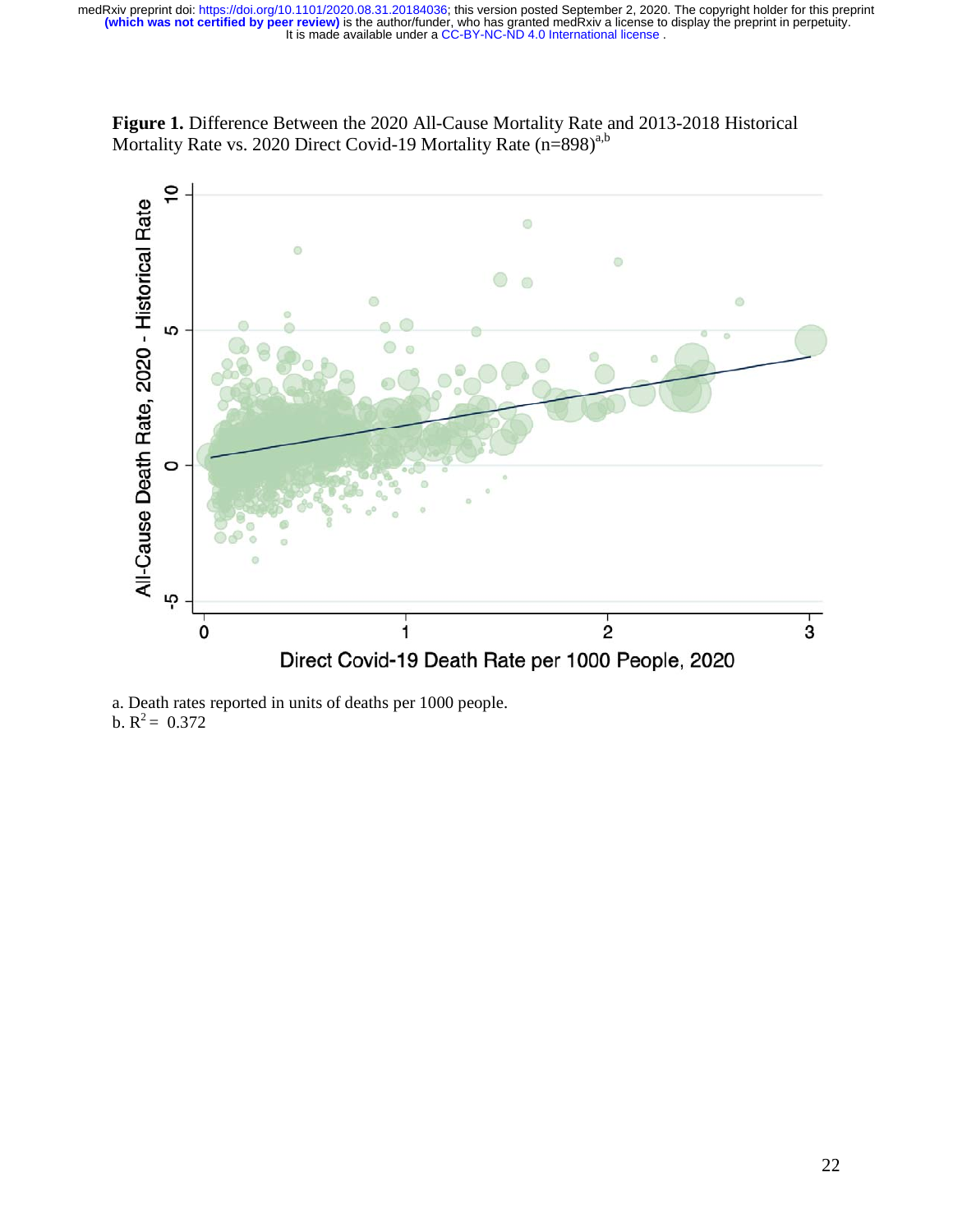

**Figure 2.** County-level factors associated with higher or lower than predicted excess mortalitya,b,c,d

a.  $n = 898$  counties

b. Death rates reported in units of deaths per 1000 people.

c. Residuals calculated from an OLS model:  $M(i) = \alpha + \beta_1 M^*(i) + \beta_2 C(i)$ , where  $M(i) =$  Death rate c. Residuals calculated from an OLS model:  $W(t) = \alpha + p_1W(t) + p_2C(t)$ , where  $W(t) =$  Death rate<br>from all causes in county i in 2020,  $M^*(i) =$  Death rate from all causes, county i in 2013-2018, and  $C(i) =$ <br> $C$  said 10 death at a Covid-19 death rate in county i in 2020. Model weighted by the 2020 population.

d. Counties stratified at the weighted median of each demographic, structural, or policy factor. Weighted means were calculated for the residuals in each dichotomous category of upper or lower values.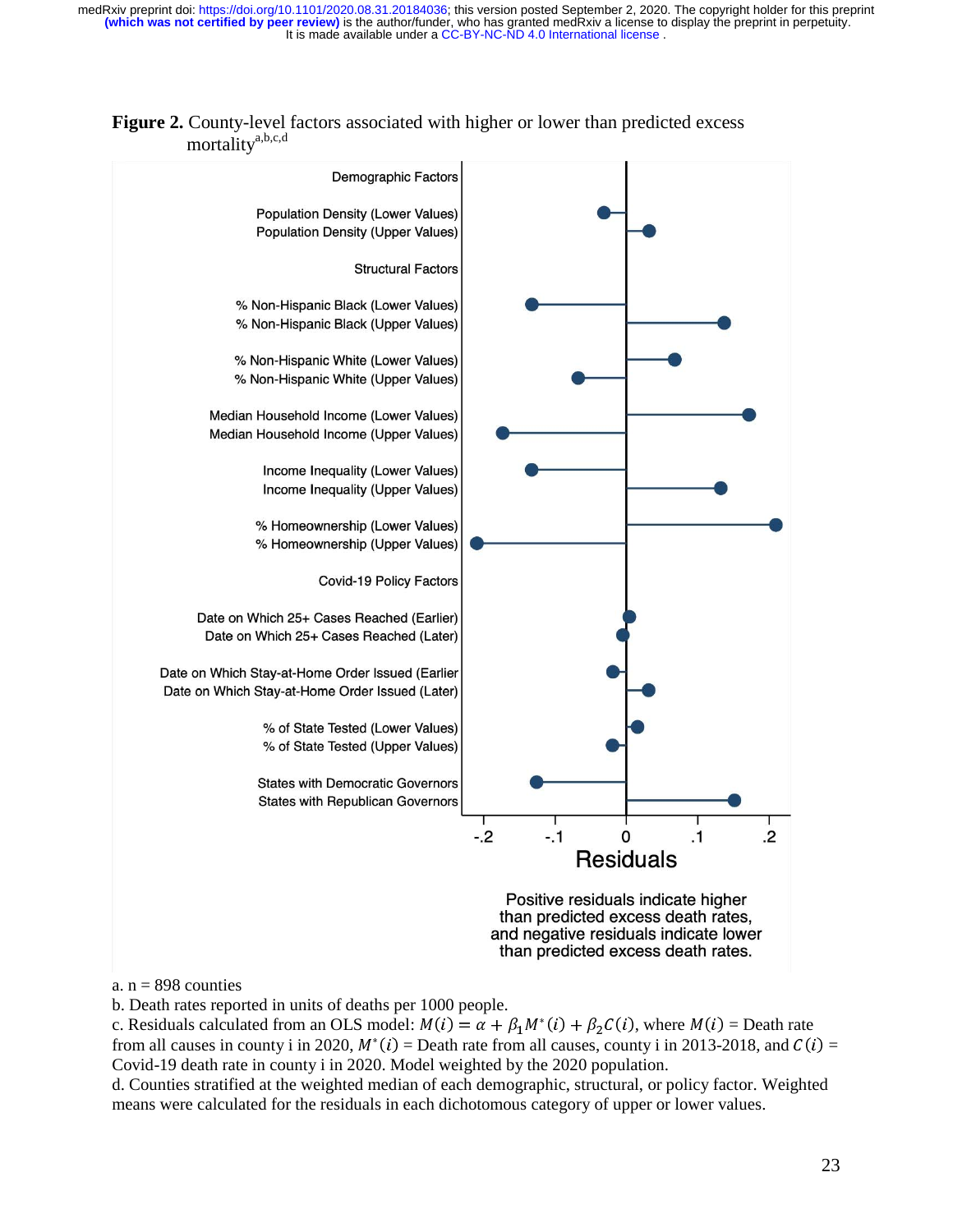

**Figure 3.** Demographic and structural factors associated with higher or lower than predicted excess mortality, across high to low deciles $a,b,c,d$ 

a.  $n = 898$  counties

b. Death rates reported in units of deaths per 1000 people.

c. Residuals calculated from primary model:  $M(i) = \alpha + \beta_1 M^*(i) + \beta_2 C(i)$ , where  $M(i) =$  Death rate c. Residuals calculated from primary model:  $M(t) = \alpha + p_1M(t) + p_2C(t)$ , where  $M(t) =$  Death rate<br>from all causes in county i in 2020,  $M^*(t) =$  Death rate from all causes, county i in 2013-2018, and  $C(t) =$ <br>Could 10 death rate i Covid-19 death rate in county i in 2020. Model weighted by the 2020 population.

d. Counties stratified into deciles by each demographic or structural factor. Weighted means were calculated for the residuals in each decile.